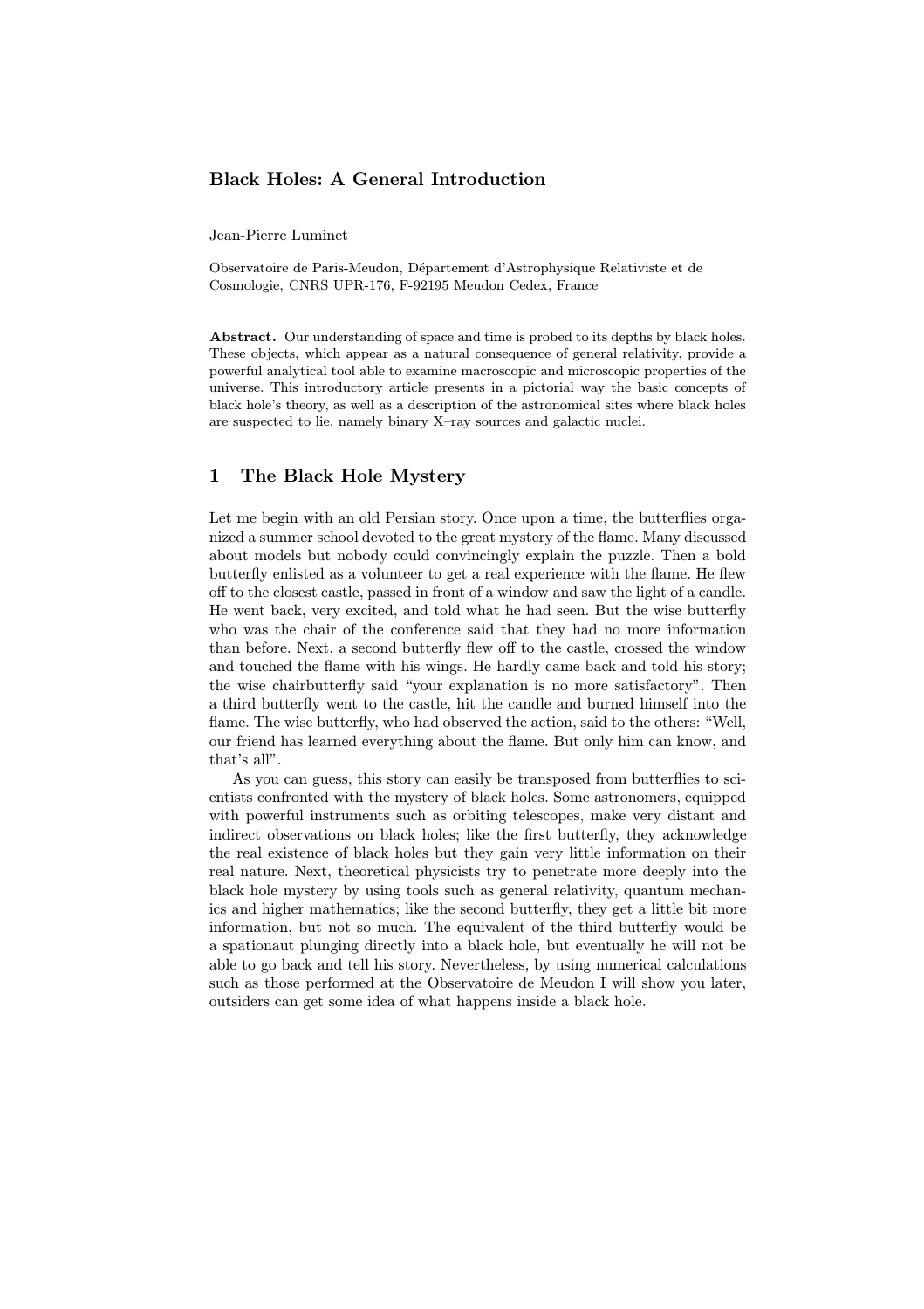## 2 Physics of Black Holes

### 2.1 Light imprisoned

Let us begin to play like the second butterfly, and explore the black hole from the point of view of theoretical physics. An elementary definition of a black hole is a region of space-time in which the gravitational potential,  $GM/R$ , exceeds the square of the speed of light,  $c^2$ . Such a statement has the merit to be independent of the details of gravitational theories. It can be used in the framework of Newtonian theory. It also provides a more popular definition of a black hole, according to which any astronomical body whose escape velocity exceeds the speed of light must be a black hole. Indeed, such a reasoning was done two centuries ago by John Michell and Pierre-Simon de Laplace. In the Philosophical Transactions of the Royal Society (1784), John Michell pointed out that "if the semi diameter of a sphere of the same density with the sun were to exceed that of the sun in the proportion of 500 to 1, (...) all light emitted from such a body would be made to return towards it", and independently, in 1796, Laplace wrote in his Exposition du Système du Monde: "Un astre lumineux de même densité que la terre et dont le diam`etre serait deux cents cinquante fois plus grand que celui du soleil, ne laisserait, en vertu de son attraction, parvenir aucun de ses rayons jusqu'à nous ; il est donc possible que les plus grands corps lumineux de l'univers soient, par cela même, invisibles". Since the density imagined at this time was that of ordinary matter, the size and the mass of the associated "invisible body" were huge - around  $10<sup>7</sup>$  solar masses, corresponding to what is called today a "supermassive" black hole. Nevertheless, from the numerical figures first proposed by Michell and Laplace, one can recognize the well-known basic formula giving the critical radius of a body of mass M:

$$
R_S = \frac{2GM}{c^2} \approx 3 \frac{M}{M_\odot} \text{km},\tag{1}
$$

where  $M_{\odot}$  is the solar mass. Any spherical body of mass M confined within the critical radius  $R<sub>S</sub>$  must be a black hole.

These original speculations were quickly forgotten, mainly due to the development of the wave theory of light, within the framework of which no calculation of the action of gravitation on light propagation was performed. The advent of general relativity, a fully relativistic theory of gravity in which light is submitted to gravity, gave rise to new speculations and much deeper insight into black holes.

To pictorially describe black holes in space-time, I shall use light cones. Let me recall what a light cone is. In figure 1, a luminous flash is emitted at a given point of space. The wavefront is a sphere expanding at a velocity of  $c = 300\,000\,km/s$ , shown in a) at three successive instants. The light cone representation in b) tells the complete story of the wavefront in a single spacetime diagram. As one space dimension is removed, the spheres become circles. The expanding circles of light generate a cone originating at the emission point.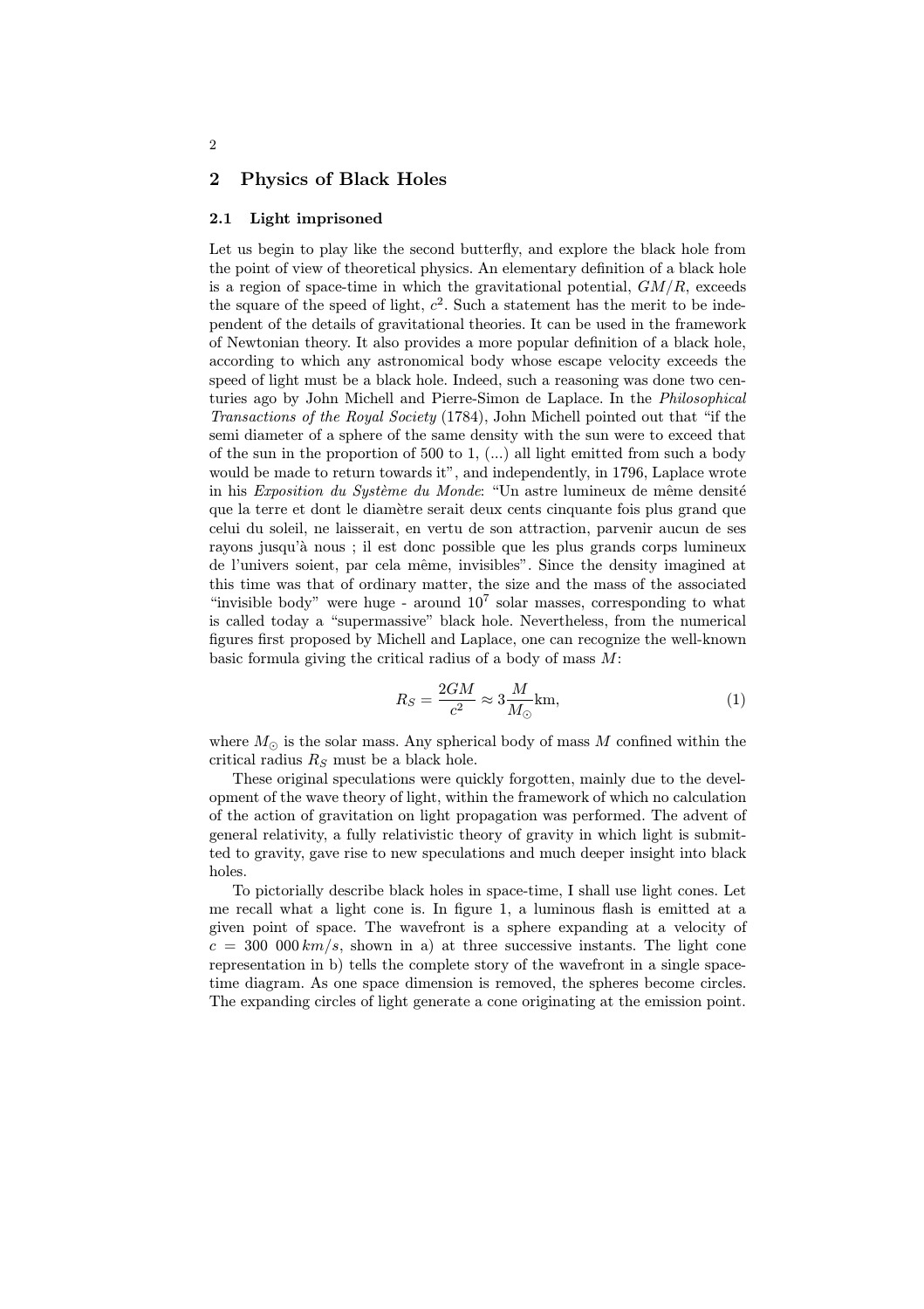If, in this diagram, we choose the unit of length as 300 000 km and the unit of time as 1 second, all the light rays travel at 45◦.



Fig. 1 The light cone.

The light cone allows us to depict the causal structure of any space-time. Take for instance the Minkowski flat space-time used in Special Relativity (figure 2). At any event  $E$  of space-time, light rays generate two cones (shaded zone). The rays emitted from  $E$  span the future light cone, those received in  $E$  span the past light cone. Physical particles cannot travel faster than light: their trajectories remain confined within the light cones. No light ray or particle which passes



Fig. 2&3 The space-time continuum of Special Relativity and the soft space-time of General Relativity.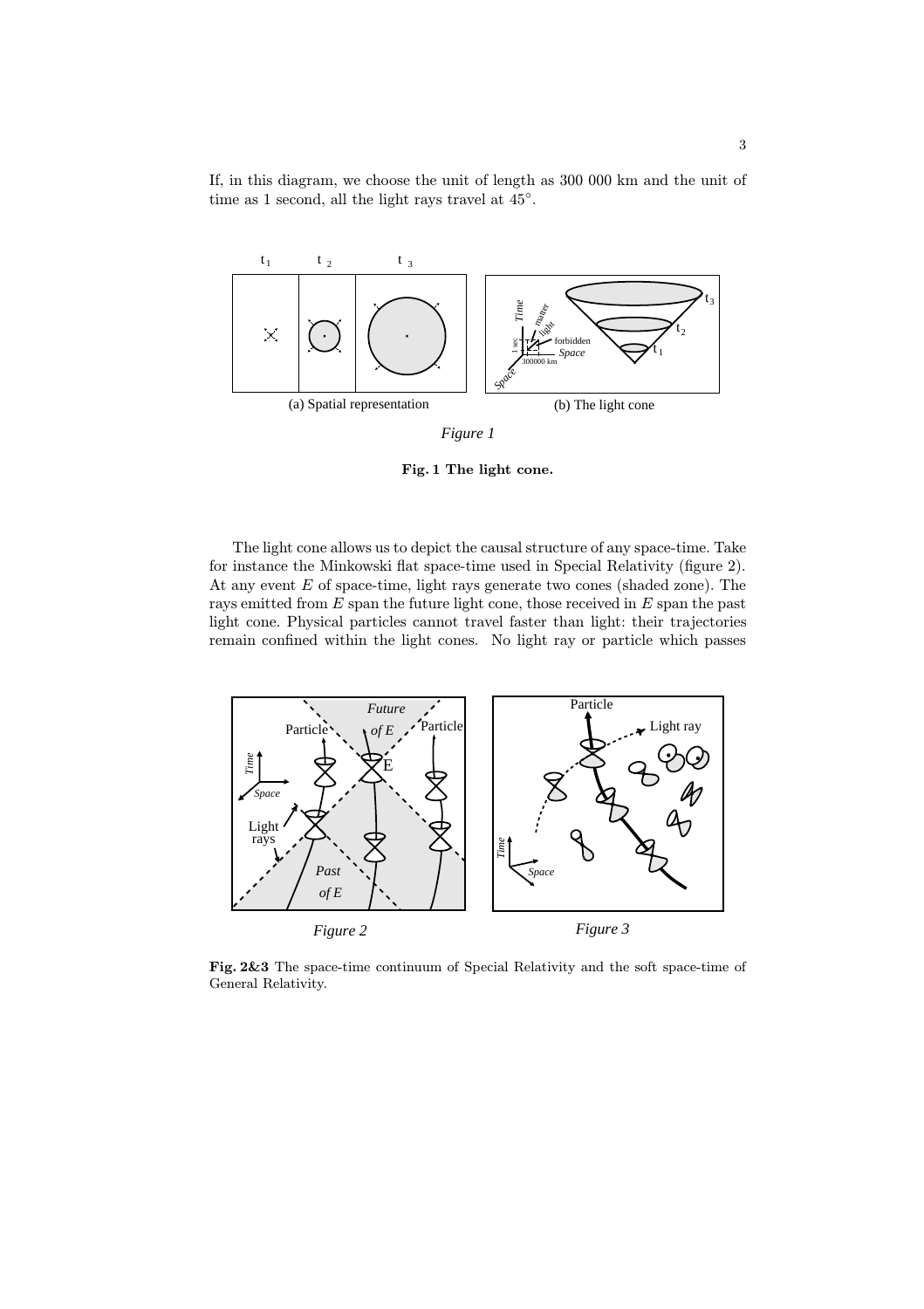through  $E$  is able to penetrate the clear zone. The invariance of the speed of light in vacuum is reflected by the fact that all the cones have the same slope. This is because the space-time continuum of Special Relativity, free from gravitating matter, is flat and rigid. As soon as gravity is present, space-time is curved and Special Relativity leaves room to General Relativity. Since the Equivalence Principle states the influence of gravity on all types of energy, the light cones follow the curvature of space-time (figure 3). They bend and deform themselves according to the curvature. Special Relativity remains locally valid however: the worldlines of material particles remain confined within the light cones, even when the latter are strongly tilted and distorted by gravity.

### 2.2 Spherical collapse

Let us now examine the causal structure of space-time around a gravitationally collapsing star - a process which is believed to lead to black hole formation. Figure 4 shows the complete history of the collapse of a spherical star, from its initial contraction until the formation of a black hole and a singularity. Two space dimensions are measured horizontally, and time is on the vertical axis, measured upwards. The centre of the star is at  $r = 0$ . The curvature of spacetime is visualized by means of the light cones generated by the trajectories of light rays. Far away from the central gravitational field, the curvature is so weak that the light cones remain straight. Near the gravitational field, the cones are distorted and tilted inwards by the curvature. On the critical surface of radius  $r = 2M$ , the cones are tipped over at 45<sup>°</sup> and one of their generators becomes vertical, so that the allowed directions of propagation of particles and electromagnetic waves are oriented towards the interior of this surface. This is the event horizon, the boundary of the black hole (grey region). Beyond this, the stellar matter continues to collapse into a singularity of zero volume and infinite density at  $r = 0$ . Once a black hole has formed, and after all the stellar matter has disappeared into the singularity, the geometry of space-time itself continues to collapse towards the singularity, as shown by the light cones.

The emission of the light rays at  $E_1, E_2, E_3$  and  $E_4$  and their reception by a distant astronomer at  $R_1, R_2, R_3, \dots$  well illustrate the difference between the proper time, as measured by a clock placed on the surface of the star, and the apparent time, measured by an independent and distant clock. The (proper) time interval between the four emission events are equal. However, the corresponding reception intervals become longer and longer. At the limit, light ray emitted from  $E_4$ , just when the event horizon is forming, takes an infinite time to reach the distant astronomer. This phenomenon of "frozen time" is just an illustration of the extreme elasticity of time predicted by Einstein's relativity, according to which time runs differently for two observers with a relative acceleration - or, from the Equivalence Principle, in different gravitational potentials. A striking consequence is that any outer astronomer will never be able to see the formation of a black hole. The figure 5 shows a picturesque illustration of frozen time. A spaceship has the mission of exploring the interior of a black hole – preferably a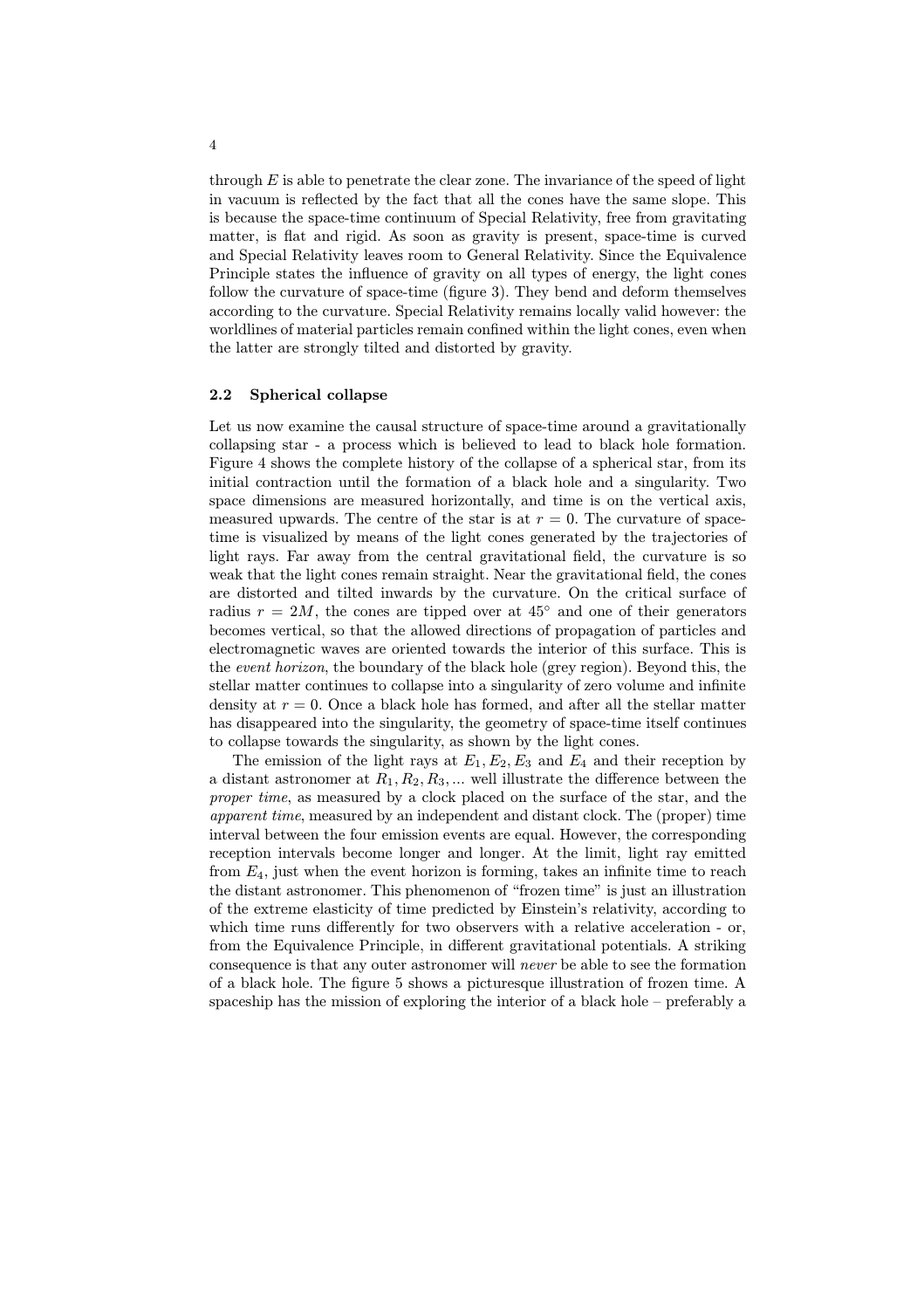

*Figure 4* 

Fig. 4 A space-time diagram showing the formation of a black hole by gravitational collapse.

big one, so that it is not destroyed too quickly by the tidal forces. On board the ship, the commander sends a solemn salute to mankind, just at the moment when the ship crosses the horizon. His gesture is transmitted to distant spectators via television. The film on the left shows the scene on board the spaceship in proper time, that is, as measured by the ship's clock as the ship falls into the black hole. The astronaut's salute is decomposed into instants at proper time intervals of 0.2 second. Crossing of the event horizon (black holes have not a hard surface) is not accompanied by any particular event. The film on the right shows the scene received by distant spectators via television. It is also decomposed into intervals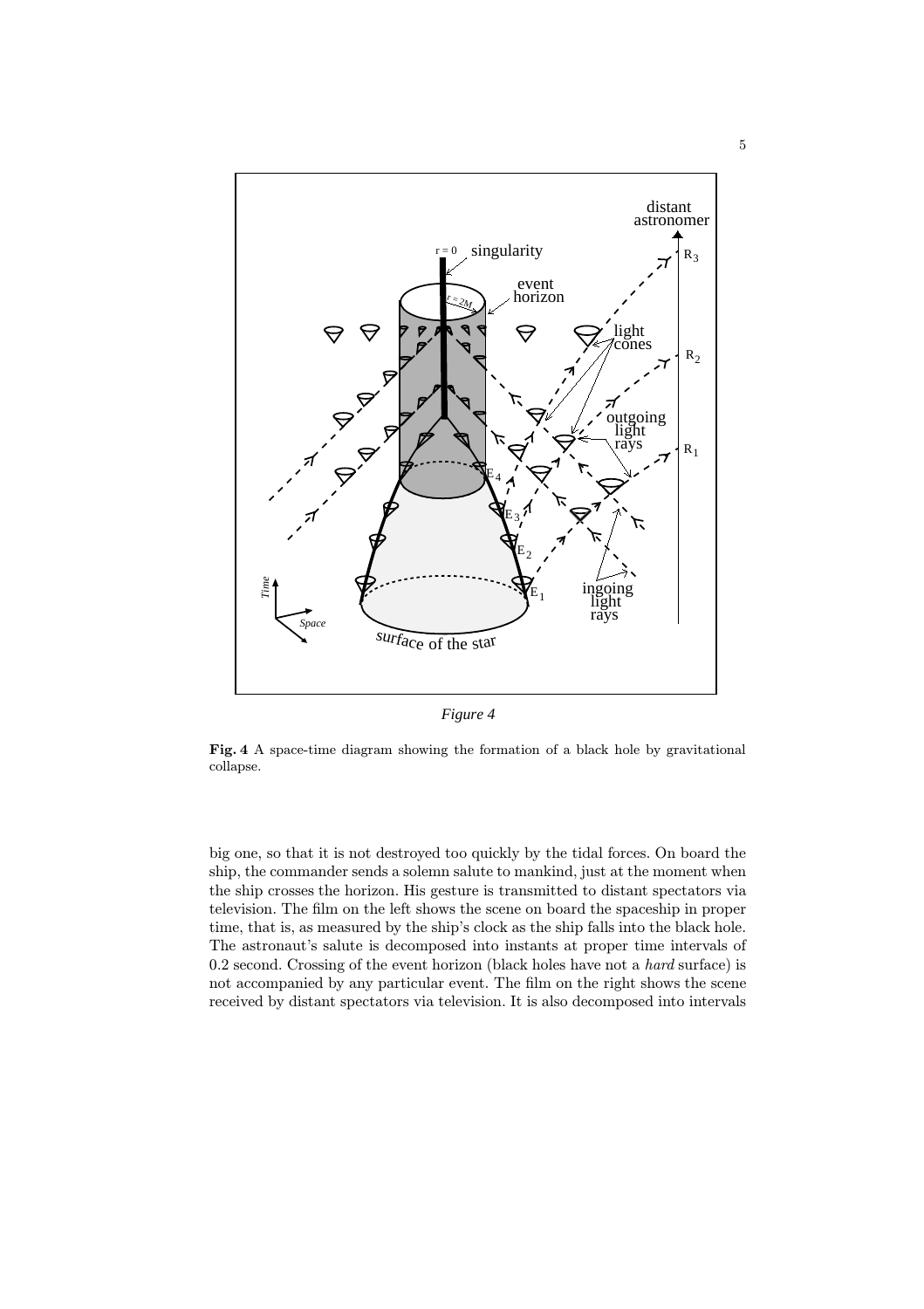of apparent time of 0.2 second. At the beginning of his gesture, the salute is slightly slower than the real salute, but initially the delay is too small to be noticed, so the films are practically identical. It is only very close to the horizon that apparent time starts suddenly to freeze; the film on the right then shows the astronaut eternally frozen in the middle of his salute, imperceptibly reaching the limiting position where he crossed the horizon. Besides this effect, the shift in the frequencies in the gravitational field (the so-called Einstein's effect) causes the images to weaken, and they soon become invisible.

All these effects follow rather straightforwardly from equations. In General Relativity, the vacuum space-time around a spherically symmetric body is described by the Schwarzschild metric:

$$
ds^{2} = -\left(1 - \frac{2M}{r}\right)dt^{2} + \left(1 - \frac{2M}{r}\right)^{-1}dr^{2} + r^{2}d\Omega^{2},\tag{2}
$$

where  $d\Omega^2 = d\theta^2 + \sin^2\theta \ d\phi^2$  is the metric of a unit 2-sphere, and we have set the gravity's constant  $G$  and the speed of light  $c$  equal to unity. The solution describes the external gravitational field generated by any static spherical mass, whatever its radius (Birkhoff's theorem, 1923).

When the radius is greater than  $2M$ , there exists "interior solutions" depending on the equation of state of the stellar matter, which are non-singular at  $r = 0$  and that match the exterior solution. However, as soon as the body is collapsed under its critical radius  $2M$ , the Schwarzschild metric is the unique solution for the gravitational field generated by a spherical black hole. The event horizon, a sphere of radius  $r = 2M$ , is a coordinate singularity which can be removed by a suitable coordinate transformation (see below). There is a true gravitational singularity at  $r = 0$  (in the sense that some curvature components diverge) that cannot be removed by any coordinate transformation. Indeed the singularity does not belong to the space-time manifold itself. Inside the event horizon, the radial coordinate  $r$  becomes timelike. Hence every particle that crosses the event horizon is unavoidably catched by the central singularity. For radial free-fall along a trajectory with  $r \to 0$ , the proper time (as measured by a comoving clock) is given by

$$
\tau = \tau_0 - \frac{4M}{3} \left(\frac{r}{2M}\right)^{3/2} \tag{3}
$$

and is well-behaved at the event horizon. The apparent time (as measured by a distant observer) is given by

$$
t = \tau - 4M \left(\frac{r}{2M}\right)^{1/2} + 2M \ln \frac{\sqrt{r/2M} + 1}{\sqrt{r/2M} - 1},\tag{4}
$$

and diverges to infinity as  $r \to 2M$ , see figure 6.

The Schwarzschild coordinates, which cover only  $2M \leq r < \infty, -\infty < t <$  $+\infty$ , are not well adapted to the analysis of the causal structure of space-time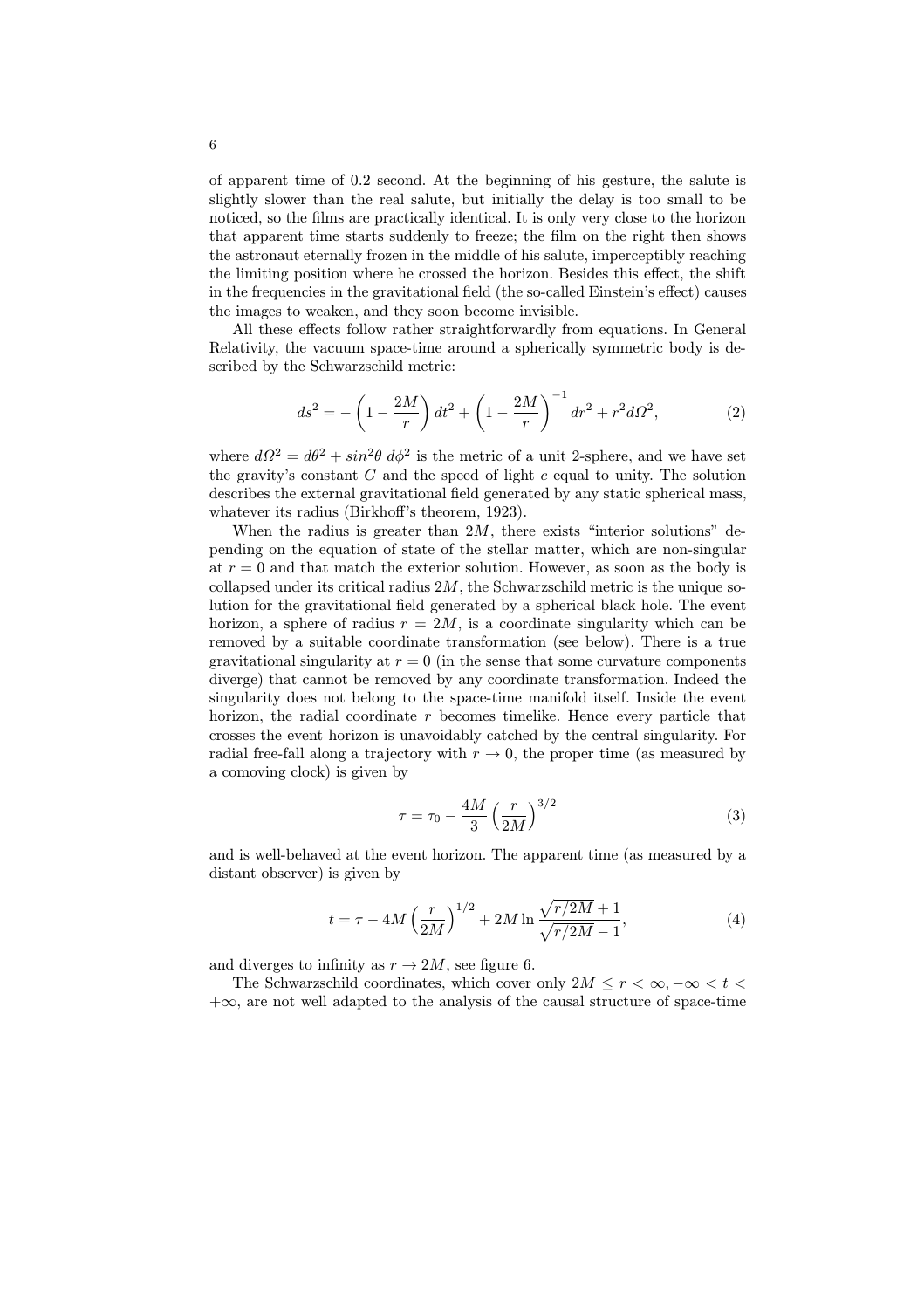

Fig. 5 The astronauts salute.

near the horizon, because the light cones, given by  $dr = \pm (1 - \frac{2M}{r})dt$ , are not defined on the event horizon. We better use the so-called Eddington-Finkelstein coordinates - indeed discovered by Lemaître in 1933 but remained unnoticed. Introducing the "ingoing" coordinate

$$
v = t + r + 2Mln(\frac{r}{2M} - 1) \tag{5}
$$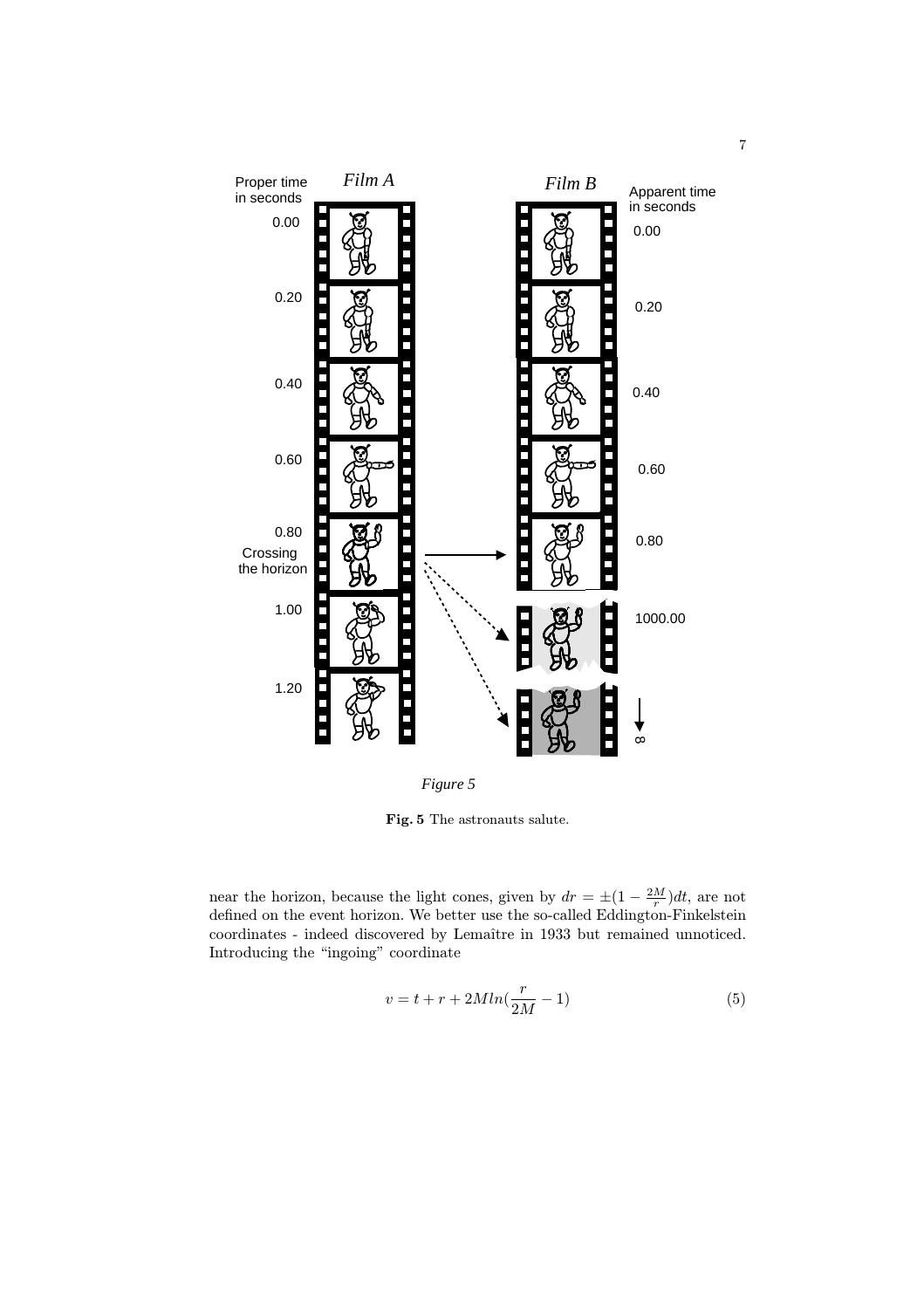

Fig. 6 The two times of a black hole.

the Schwarzschild metric becomes

$$
ds^{2} = -(1 - \frac{2M}{r})dv^{2} + 2dvdr + r^{2}d\Omega^{2}.
$$
 (6)

Now the light cones are perfectly well behaved. The ingoing light rays are given by

$$
dv = 0,\t\t(7)
$$

the outgoing light rays by

$$
dv = \frac{2dr}{1 - \frac{2M}{r}}.\tag{8}
$$

The metric can be analytically continued to all  $r > 0$  and is no more singular at  $r = 2M$ . Indeed, in figure 4 such a coordinate system was already used.

## 2.3 Non spherical collapse

A black hole may well form from an asymmetric gravitational collapse. However the deformations of the event horizon are quickly dissipated as gravitational radiation; the event horizon vibrates according to the so–called "quasi-normal modes" and the black hole settles down into a final axisymmetric equilibrium configuration.

The deepest physical property of black holes is that asymptotic equilibrium solutions depend only on three parameters: the mass, the electric charge and the angular momentum. All the details of the infalling matter other than mass, electric charge and angular momentum are washed out. The proof followed from efforts over 15 years by half a dozen of theoreticians, but it was originally suggested as a conjecture by John Wheeler, who used the picturesque formulation "a black hole has no hair". Markus Heusler's lectures in this volume will develop this so–called "uniqueness theorem".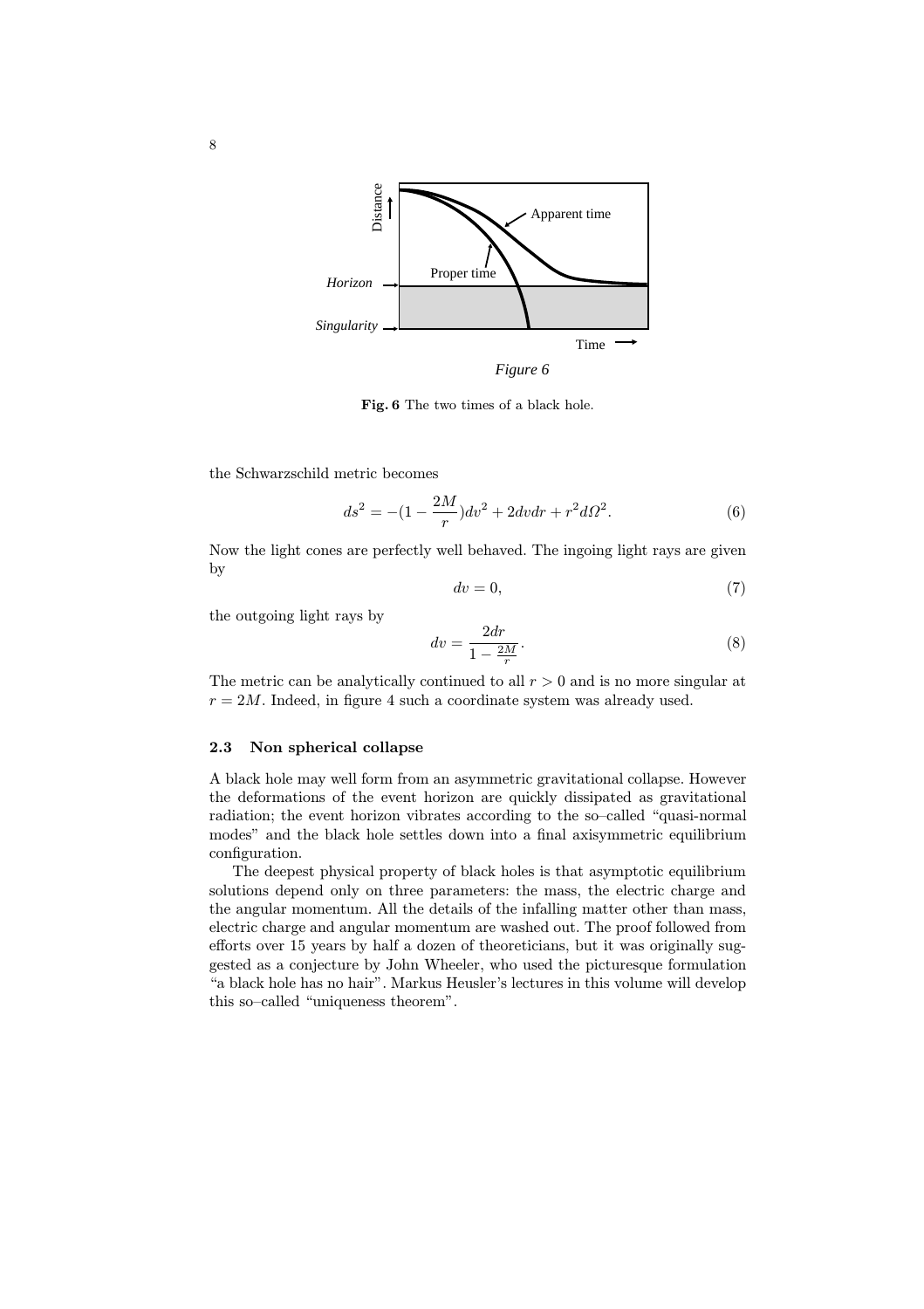

*Figure 7* 

Fig. 7 Gravitational collapse of a star.

As a consequence, there exists only 4 exact solutions of Einstein's equations describing black hole solutions with or without charge and angular momentum:

- The Schwarzschild solution (1917) has only mass  $M$ ; it is static, spherically symmetric.
- The Reissner-Nordström solution (1918), static, spherically symmetric, depends on mass M and electric charge Q.
- The Kerr solution (1963), stationary, axisymmetric, depends on mass and angular momentum.
- The Kerr-Newman solution (1965), stationary and axisymmetric, depends on all three parameters  $M, J, Q$ .

The 3-parameters Kerr-Newman family is the most general solution, corresponding to the final state of black hole equilibrium. In Boyer-Lindquist coordinates, the Kerr-Newman metric is given by

$$
ds^{2} = -(1 - \frac{2Mr}{\Sigma})dt^{2} - 4Mra\frac{\sin^{2}\theta}{\Sigma}dt d\phi
$$

$$
+(r^{2} + a^{2} + \frac{2Mra^{2}\sin^{2}\theta}{\Sigma})\sin^{2}\theta d\phi^{2} + \frac{\Sigma}{\Delta}dr^{2} + \Sigma d\theta^{2}
$$
(9)

where  $\Delta \equiv r^2 - 2Mr + a^2 + Q^2$ ,  $\Sigma \equiv r^2 + a^2 \cos^2 \theta$ ,  $a \equiv J/M$  is the angular  $\sqrt{ }$ momentum per unit mass. The event horizon is located at distance  $r_+ = M +$  $M^2 - Q^2 - a^2$ .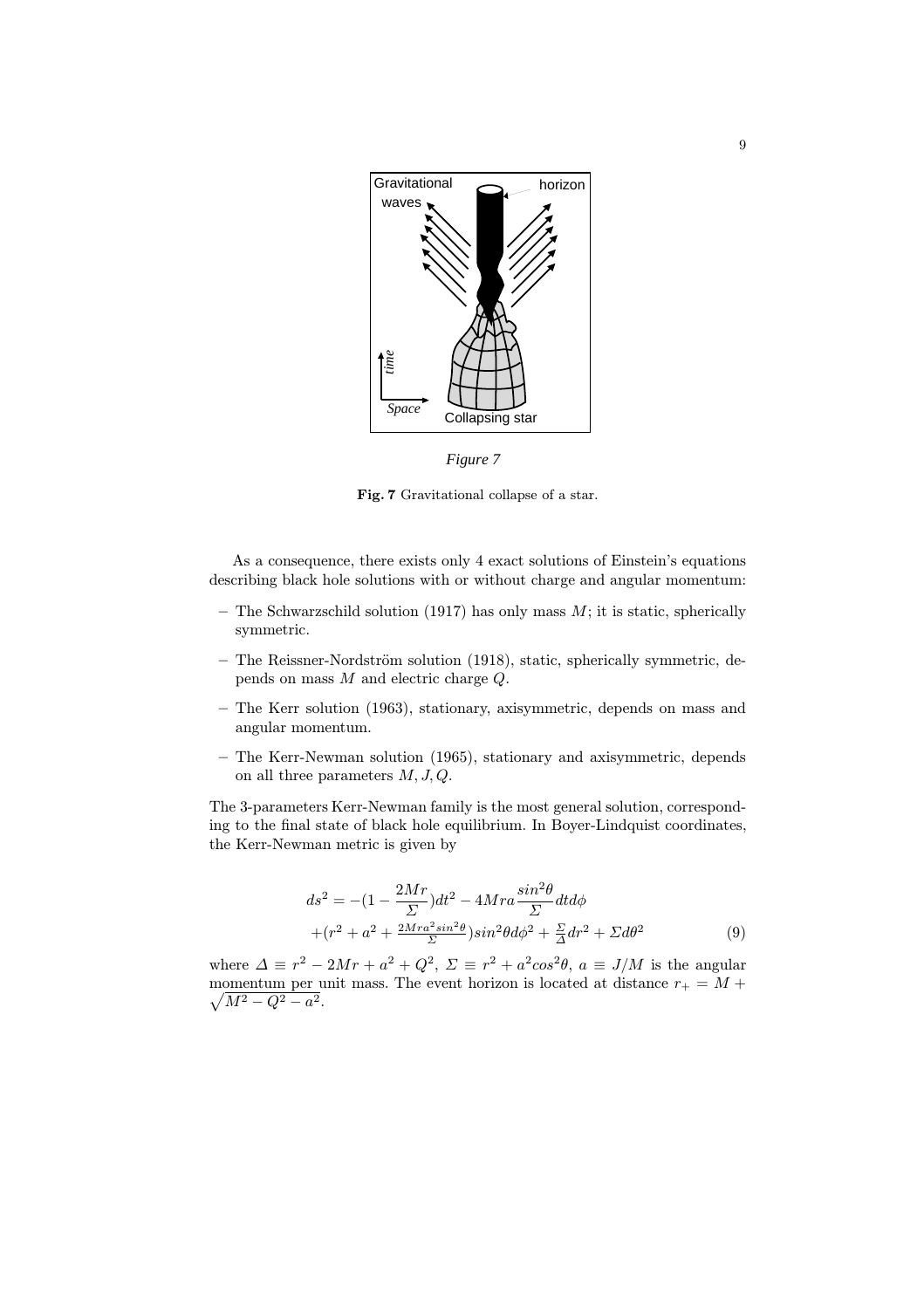From this formula we can see, however, that the black hole parameters cannot be arbitrary. Electric charge and angular momentum cannot exceed values corresponding to the disappearance of the event horizon. The following constraint must be satisfied:  $a^2 + Q^2 \leq M^2$ .

When the condition is violated, the event horizon disappears and the solution describes a naked singularity instead of a black hole. Such odd things should not exist in the real universe (this is the statement of the so–called Cosmic Censorship Conjecture, not yet rigorously proved). For instance, for uncharged rotating configuration, the condition  $J_{max} = M^2$  corresponds to the vanishing of surface gravity on the event horizon, due to "centrifugal forces"; the corresponding solution is called extremal Kerr Solution. Also, the maximal allowable electric charge is  $Q_{max} = M \approx 10^{40} e M/M_{\odot}$ , where e is the electron charge, but it is to be noticed that in realistic situations, black holes should not be significantly charged. This is due to the extreme weakness of gravitational interaction compared to electromagnetic interaction. Suppose a black hole forms with initial positive charge  $Q_i$  of order M. In realistic conditions, the black hole is not isolated in empty space but is surrounded by charged particles of the interstellar medium, e.g. protons and electrons. The black hole will predominantly attract electrons and repel protons with charge e by its electromagnetic field, and predominantly attract protons of mass  $m_p$  by its gravitational field. The repulsive electrostatic force on protons is larger than the gravitational pull by the factor  $eQ/m_pM \approx e/m_p \approx 10^{18}$ . Therefore, the black hole will neutralize itself almost instantaneously. As a consequence, the Kerr solution, obtained in equation (9) by putting  $Q = 0$ , can be used for any astrophysical purpose involving black holes. It is also a good approximation to the metric of a (not collapsed) rotating star at large distance, but it has not been matched to any known solution that could represent the interior of a star.

The Kerr metric in Boyer-Lindquist coordinates has singularities on the axis of symmetry  $\theta = 0$  – obviously a coordinate singularity – and for  $\Delta = 0$ . One can write  $\Delta = (r - r_+)(r - r_-)$  with  $r_+ = M + \sqrt{M^2 - a^2}$ . The distance  $r_+$ defines the outer event horizon (the surface of the rotating black hole), whereas r<sub>−</sub> defines the inner event horizon. Like in Schwarzschild metric (where  $r_+$  and r− coincide at the value 2M), the singularities at  $r = r_+, r = r_-\text{ are coordinate}$ singularities which can be removed by a suitable transformation analogous to the ingoing Eddington-Finkelstein coordinates for Schwarzschild space–time. For full mathematical developments of Kerr black holes, see Chandrasekhar (1992) and O'Neill (1995).

## 2.4 The black hole maelstrom

There is a deep analogy between a rotating black hole and the familiar phenomenon of a vortex - such as a giant maelstrom produced by sea currents. If we cut a light cone at fixed time (a horizontal plane in figure 8), the resulting spatial section is a "navigation ellipse" which determines the limits of the permitted trajectories. If the cone tips over sufficiently in the gravitational field,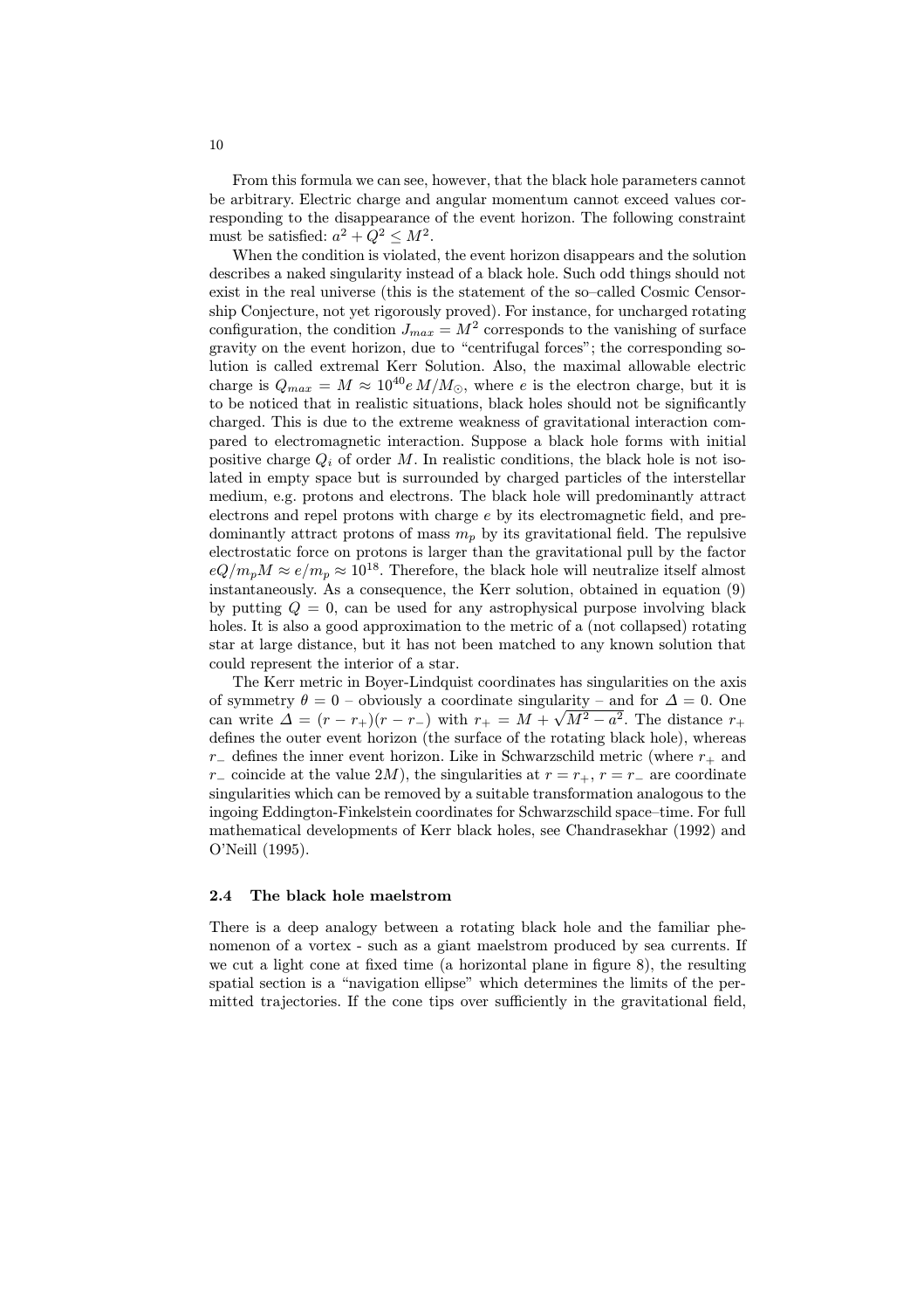

Fig. 8&9 Navigation circles in the black hole maelstrom.

the navigation ellipse detaches itself from the point of emission. The permitted trajectories are confined within the angle formed by the tangents of the circle, and it is impossible to go backwards.

This projection technique is useful to depict the causal structure of spacetime around a rotating black hole (figure 9). The gravitational well caused by a rotating black hole resembles a cosmic maelstrom. A spaceship travelling in the vicinity is sucked towards the centre of the vortex like a boat. In the region outside the so-called static limit (clear), it can navigate to whereever it wants. In the zone (in grey) comprised between the static limit and the event horizon, it is forced to rotate in the same direction as the black hole; its ability to navigate freely is decreased as it is sucked inwards, but it can still escape by travelling in an outwards spiral. The dark zone represents the region inside the event horizon: any ship which ventured there would be unable to escape even if it was travelling at the speed of light. A fair illustration is the Edgar Poe's short story: A descent into the maelstrom (1840).

The static limit is a hypersurface of revolution, given by the equation  $r =$  $M + \sqrt{M^2 - a^2 \cos^2 \theta}$ . As we can see from figure 10, it intersects the event horizon at its poles  $\theta = 0, \pi$  but it lies outside the horizon for other values of  $\theta$ . The region between the static limit and the event horizon is called ergoregion. There, all stationary observers must orbit the black hole with positive angular velocity. The ergoregion contains orbits with negative energy. Such a property has lead to the idea of energy extraction from a rotating black hole. Roger Penrose (1969) suggested the following mechanism. A distant experimentalist fires a projectile in the direction of the ergosphere along a suitable trajectory (figure 10). When it arrives the projectile splits into two pieces: one of them is captured by the black hole along a retrograde orbit, while the other flies out of the ergosphere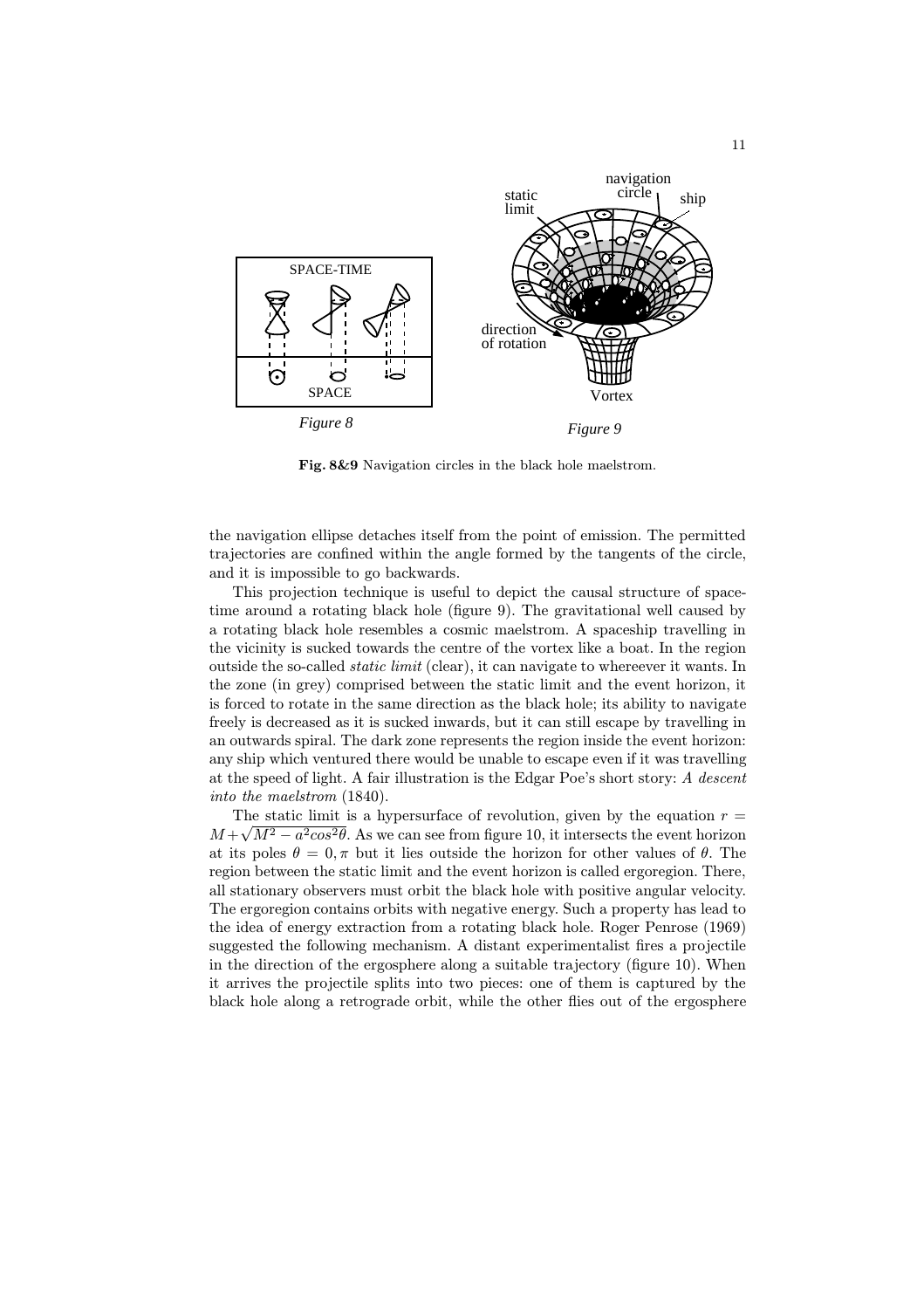

*Figure 10* 

Fig. 10 Cross-section of a rotating black hole.

and is recovered by the experimentalist. Penrose has demonstrated that the experimentalist could direct the projectile in such a way that the returning piece has a greater energy than that of the initial projectile. This is possible if the fragment captured by the black hole is travelling in a suitable retrograde orbit (that is orbiting in the opposite sense to the rotation of the black hole), so that when it penetrates the black hole it slightly reduces the hole's angular momentum. The net result is that the black hole looses some of its rotational energy and the difference is carried away by the escaping fragment.

The amount of energy that can theoretically be extracted from a black hole has been calculated by Christodolou and Ruffini (1971). The total mass-energy of a black hole is

$$
M^{2} = \frac{J^{2}}{4M_{ir}^{2}} + \left(\frac{Q^{2}}{4M_{ir}} + M_{ir}\right)^{2}
$$
 (10)

where  $M_{ir} \equiv \frac{1}{2}$  $\sqrt{(M + \sqrt{M^2 - Q^2 - a^2})^2 + a^2}$ . The first term corresponds to the rotational energy, the second one to the Coulomb energy, the third one to an "irreducible" energy. The rotational energy and the Coulomb energy are extractable by physical means such as the Penrose process, the superradiance (analogous to stimulated emission in atomic physics) or electrodynamical processes (see Norbert Straumann's lectures for details), while the irreducible part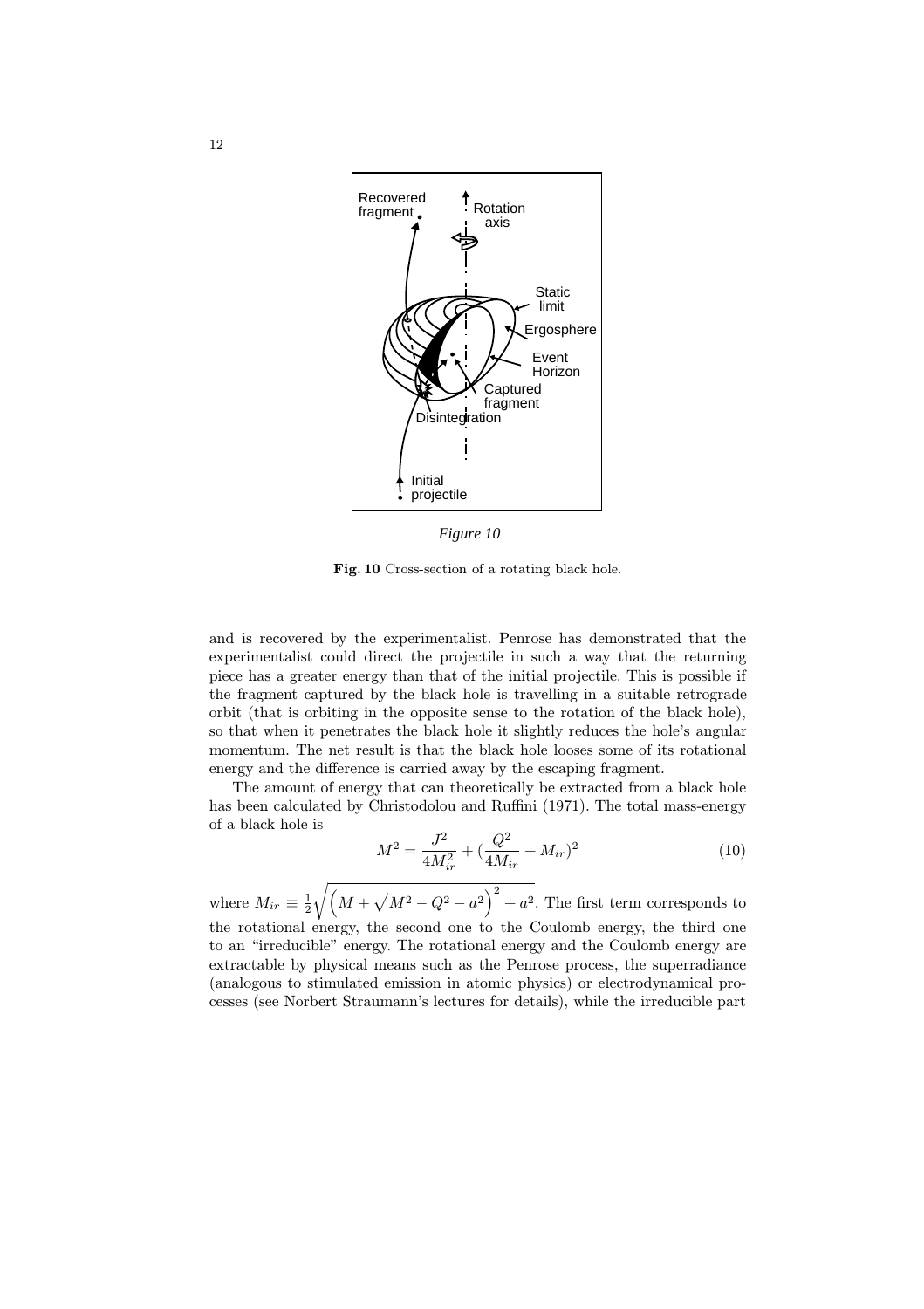cannot be lowered by classical (e.g. non quantum) processes. The maximum extractable energy is as high a 29 per cent for rotational energy and 50 per cent for Coulomb energy. It is much more efficient that, for instance, nuclear energy release (0.7 per cent for hydrogen burning).

### 2.5 Black hole thermodynamics

It is interesting to mention that the irreducible mass is related to the area A of the event horizon by  $M_{ir} = \sqrt{A/16\pi}$ . Therefore the area of an event horizon cannot decrease in time by any classical process. This was first noticed by Stephen Hawking, who drew the striking analogy with ordinary thermodynamics, in which the entropy of a system never decreases in time. Such a property has motivated a great deal of theoretical efforts in the 1970's to better understand the laws of black hole dynamics  $-$  i.e. the laws giving the infinitesimal variations of mass, area and other black hole quantities when a black hole interacts with the external universe – and to push the analogy with thermodynamical laws. For the development of black hole thermodynamics, see G. Neugebaueur's and W. Israel's lectures in this volume. Let me just recall that black hole mechanics is governed by four laws which mimic classical thermodynamics:

– Zeroth law.

In thermodynamics: all parts of a system at thermodynamical equilibrium have equal temperature T.

In black hole mechanics: all parts of the event horizon of a black hole at equilibrium have the same surface gravity  $g$ . The surface gravity is given by the Smarr's formula  $M = gA/4\pi + 2\Omega_HJ + \Phi_HQ$ , where  $\Omega_H$  is the angular velocity at the horizon and  $\Phi_H$  is the co-rotating electric potential on the horizon. This is a quite remarkable property when one compares to ordinary astronomical bodies, for which the surface gravity depends on the latitude. Whatever a black hole is flattened by centrifugal forces, the surface gravity is the same at every point.

– First Law.

In thermodynamics: the infinitesimal variation of the internal energy of a system with temperature  $T$  at pressure  $P$  is related to the variation of entropy dS and the variation of pressure dP by  $dU = T dS - P dV$ .

In black hole dynamics: the infinitesimal variations of the mass  $M$ , the charge Q and the angular momentum J of a perturbed stationary black hole are related by  $dM = \frac{g}{8\pi}dA + \Omega_H dJ + \Phi_H dQ$ .

– Second Law.

In thermodynamics, entropy can never decrease:  $dS \geq 0$ .

In black hole dynamics, the area of event horizon can never decrease:  $dA \geq 0$ .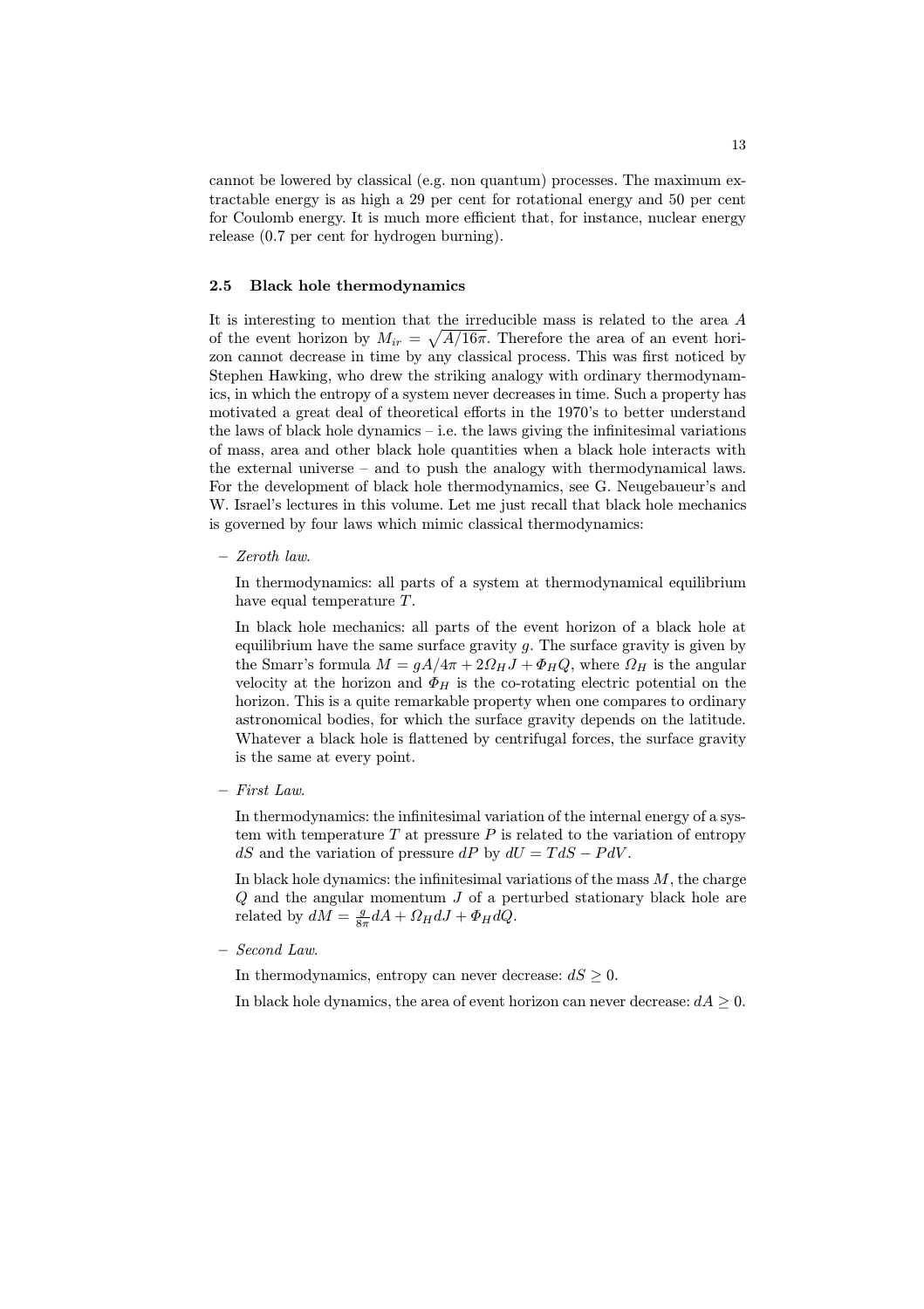

*Figure 11* 

Fig. 11 The irreversible growth of black holes.

This law implies for instance that the area of a black hole resulting from the coalescence of two parent black holes is greater than the sum of areas of the two parent black holes (see Figure 11). It also implies that black holes cannot bifurcate, namely a single black hole can never split in two parts.

– Third law.

In thermodynamics, it reflects the inaccessibility of the absolute zero of temperature, namely it is impossible to reduce the temperature of a system to zero by a finite number of processes.

In black hole mechanics, it is impossible to reduce the surface gravity to zero by a finite number of operations. For Kerr black holes, we have seen that zero surface gravity corresponds to the "extremal" solution  $J = M^2$ .

It is clear that the area of the event horizon plays formally the role of an entropy, while the surface gravity plays the role of a temperature. However, as first pointed out by Bekenstein, if black holes had a real temperature like thermodynamical systems, they would radiate energy, contrarily to their basic definition. The puzzle was solved by Hawking when he discovered the evaporation of mini-black holes by quantum processes.

### 2.6 The quantum black hole

The details of Hawking radiation and the - not yet solved - theoretical difficulties linked to its interpretation are discussed by other lecturers (Gerard 't Hooft,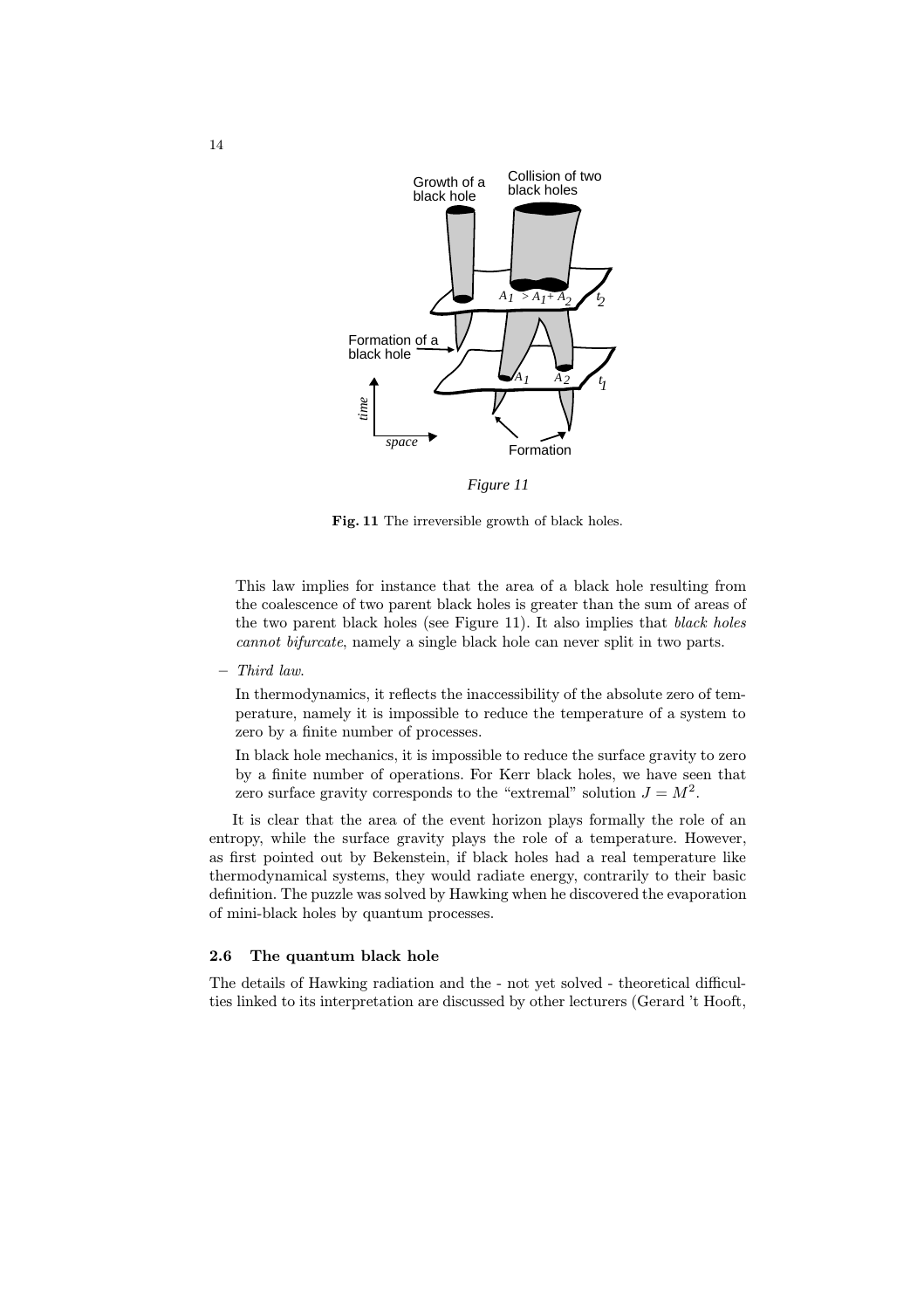

*Figure 12* 

Fig. 12 The quantum evaporation of a mini black hole by polarisation of the vacuum.

Andreas Wipf and Claus Kiefer) in this volume. Therefore I shall only present the basic idea in a naive pictorial way (figure 12). The black hole's gravitational field is described by (classical) general relativity, while the surrounding vacuum space–time is described by quantum field theory. The quantum evaporation process is analogous to pair production in a strong magnetic field due to vacuum polarization. In the Fermi sea populated by virtual pairs of particles-antiparticles which create and annihilate themselves, the four various possible processes are depicted schematically in figure 12.

Some virtual pairs emerging from the quantum vacuum just annihilate outside the horizon (process I). Some pairs produced in the vicinity of the black hole disappear completely in the event horizon (process IV). Some pairs are splitted, one particle (or antiparticle) escaping the black hole, the other one being captured (processes II and III). The calculations show that the process II is dominant, due to the (classical) gravitational potential which polarizes the quantum vacuum. As a consequence, a black hole radiates particles with a thermal spectrum characterized by a blackbody temperature precisely given by the formula suggested by the thermodynamical analogy:

$$
T = \hbar \frac{g}{2\pi} = 10^{-7} \frac{M_{\odot}}{M} \text{K},\tag{11}
$$

where  $\hbar$  is Planck's constant. We immediately see that the temperature is completely negligible for any astrophysical black hole with mass comparable or greater to the solar mass. But for mini-black holes with mass  $10^{15}$ g (the typ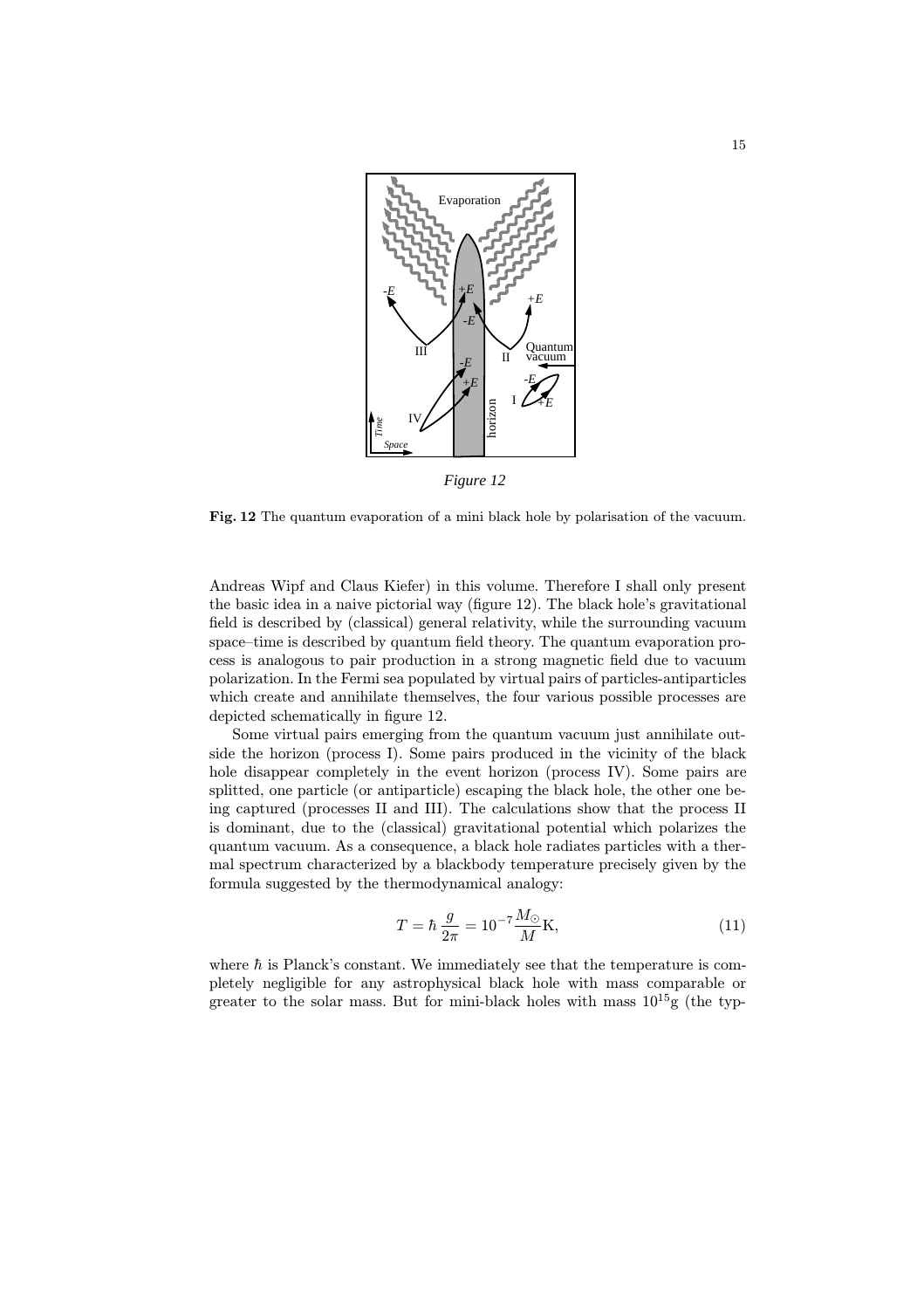ical mass of an asteroid), the Hawking temperature is  $10^{12}K$ . Since the black hole radiates away, it looses energy and evaporates on a timescale approximately given by

$$
t_E \approx 10^{10} years \left(\frac{M}{10^{15} grams}\right)^3 \tag{12}
$$

Thus, mini-black holes whose mass is smaller than that of an asteroid (and size less than  $10^{-13}$ cm) evaporate on a timescale shorter than the age of the universe. Some of them should evaporate now and give rise to a huge burst of high energy radiation. Nothing similar has ever been observed  $(\gamma$ -ray bursts are explained quite differently). Such an observational constraint thus limits the density of mini-black holes to be less than about  $100/(light year)^3$ .

The black hole entropy is given by

$$
S = \frac{k_B}{\hbar} \frac{A}{4} \tag{13}
$$

(where  $k_B$  is Boltzmann's constant), a formula which numerically gives  $S \approx$  $10^{77} k_B (\frac{M}{M_{\odot}})^2$  for a Schwarzschild black hole. Since the entropy of a non–collapsed star like the Sun is approximately  $10^{58}k_B$ , we recover the deep meaning of the "no hair" theorem, according to which black holes are huge entropy reservoirs. By Hawking radiation, the irreducible mass, or equivalently the event horizon area of a black hole decreases, in violation of the Second Law of black hole mechanics. The latter has to be generalized to include the entropy of matter in exterior space–time. Then, the total entropy of the radiating black hole is  $S = S_{BH} + S_{ext}$  and, since the Hawking radiation is thermal,  $S_{ext}$  increases, so that eventually  $S$  is always a non-decreasing function of time.

To conclude briefly the subject, even if mini-black holes are exceedingly rare, or even if they do not exist at all in the real universe because the big bang could not have produced such fluctuations, they represent a major theoretical advance towards a better understanding of the link between gravity and quantum theory.

#### 2.7 Space-time mappings

Various mathematical techniques allow the geometer to properly visualize the complex space-time structure generated by black holes.

**Embedding diagram** – The space-time generated by a spherical mass  $M$  has the Schwarzschild metric:

$$
ds^{2} = -\left(1 - \frac{2M(r)}{r}\right)dt^{2} + \left(1 - \frac{2M(r)}{r}\right)^{-1}dr^{2} + r^{2}d\Omega^{2}
$$
 (14)

where  $M(r)$  is the mass comprised within the radius r. Since the geometry is static and spherically symmetric, we do not loose much information in considering only equatorial slices  $\theta = \pi/2$  and time slices  $t = constant$ . We get then a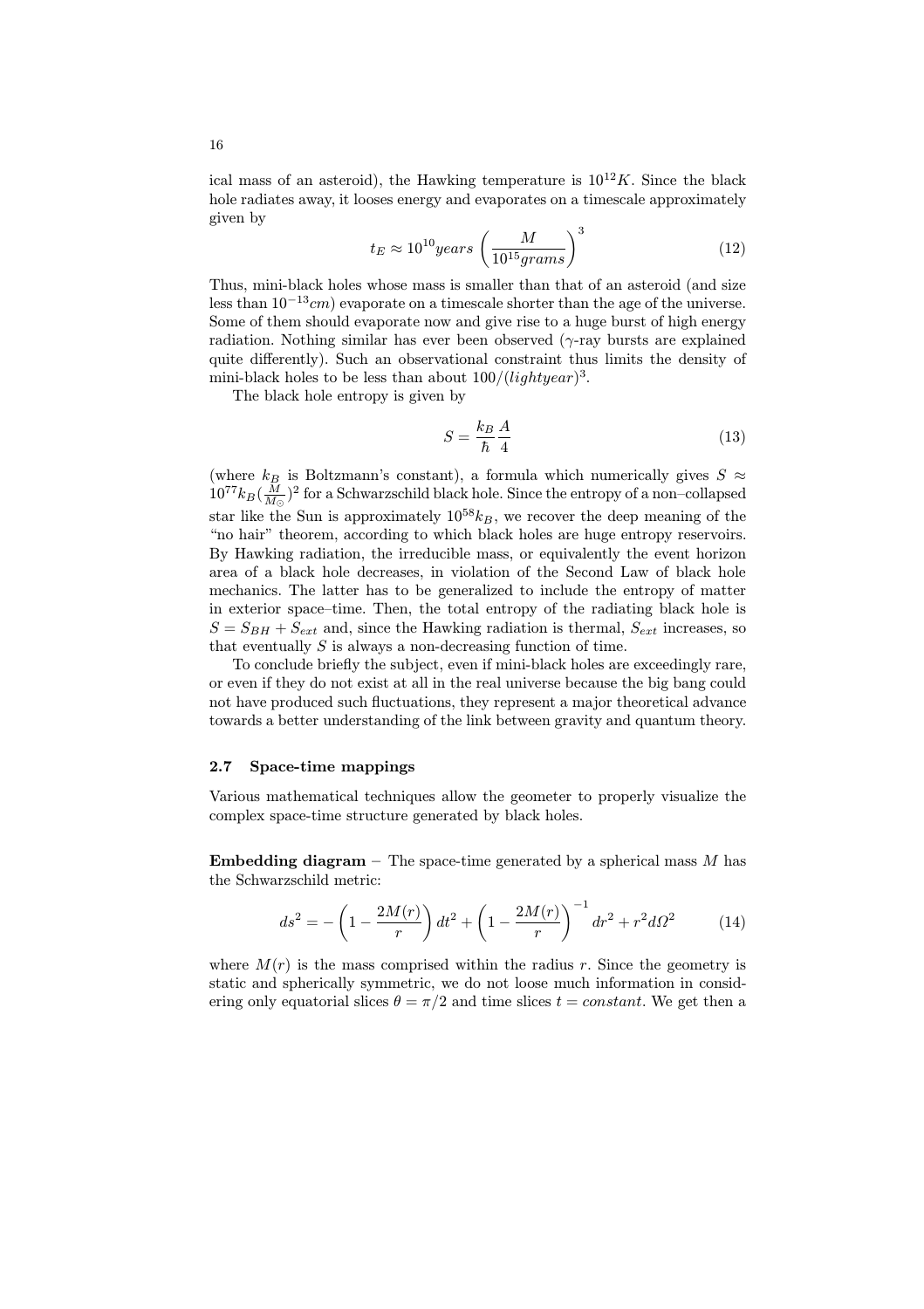curved 2–geometry with metric  $\left(1-\frac{2M(r)}{r}\right)^{-1}dr^2 + r^2d\phi^2$ . Such a surface can be visualized by embedding it in Euclidean 3–space  $ds^2 = dz^2 + dr^2 + d\phi^2$ . For a non–collapsed star with radius R, the outer solution  $z(r) = \sqrt{8M(r - 2M)}$  for  $r \geq R \geq 2M$  is asymptotically flat and matches exactly the non-singular inner solution  $z(r) = \sqrt{8M(r)(r - 2M(r))}$  for  $0 \le r \le R$  (figure 13). For a black hole, the embedding is defined only for  $r \geq 2M$ . The corresponding surface is the Flamm paraboloid  $z(r) = \sqrt{8M(r - 2M)}$ . Such an asymptotically flat surface exhibits two sheets separated by the "Schwarzschild throat" of radius  $2M$  . The two sheets can be either considered as two different asymptotically flat "parallel" universes (whatever the physical meaning of such a statement may be) in which a black hole in the upper sheet is connected to a time–reversed "white hole" in the lower sheet (figure 14), or as a single asymptotically flat space–time containing a pair of black/white holes connected by a so–called "wormhole" (figure 15). The freedom comes from the topological indeterminacy of general relativity, which allows us to identify some asymptotically distant points of space–time without changing the metric.



Fig. 13&14 Embedding of a non-collapsed spherical star (13) and of Schwarzschild space-time  $(14)$ .

However the embedding technique does not give access to the regions of space-time inside the event horizon.

Kruskal diagram  $-$  To explore inner space-time we use the maximal analytical extension of the Schwarzschild metric. This is achieved by means of a coordinate transformation discovered by Kruskal:

$$
u^2 - v^2 = \left(\frac{r}{2M} - 1\right)e^{r/2M}
$$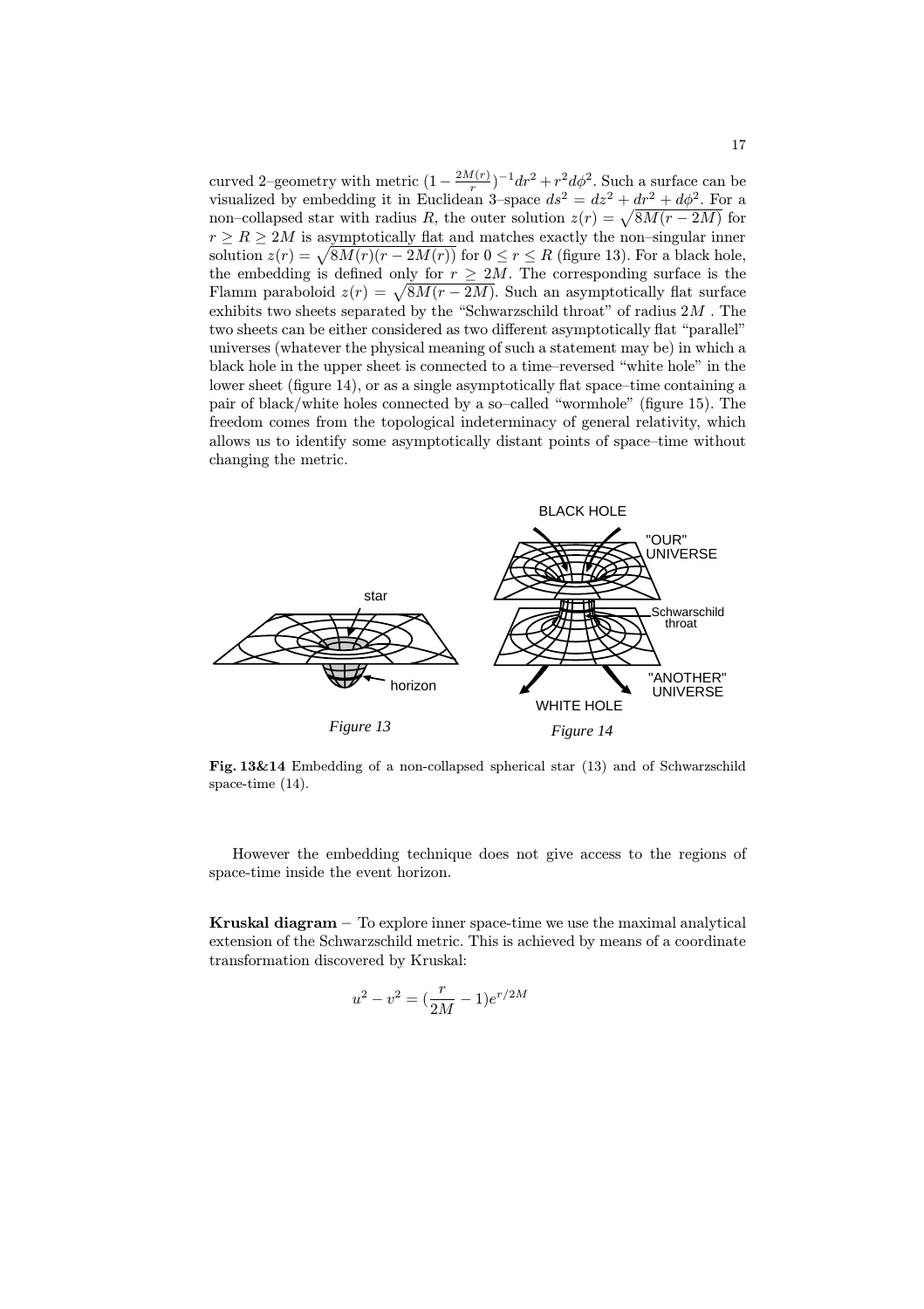

Fig. 15 A wormhole in space-time.

$$
\frac{v}{u} = \begin{cases} \coth \frac{t}{4M} \\ 1 \\ \tanh \frac{t}{4M} \end{cases} \quad \text{for} \quad r \begin{cases} < 2M \\ = 2M \\ > 2M \end{cases} \tag{15}
$$

The metric then becomes

$$
ds^{2} = \frac{32M^{3}}{r}e^{-r/2M}(-dv^{2} + du^{2}) + r^{2}d\Omega^{2}
$$
\n(16)

In the  $(v, u)$  plane, the Kruskal space-time divides into two outer asymptotically flat regions and two regions inside the event horizon bounded by the future and the past singularities. Only the unshaded region is covered by Schwarzschild coordinates. The black region does not belong to space-time. In the Kruskal diagram (figure 16), light rays always travel at  $45^\circ$ , lines of constant distance r are hyperbolas, lines of constant time  $t$  pass through the origin. The interior of the future event horizon is the black hole, the interior of the past event horizon is the white hole. However it is clear that the wormhole cannot be crossed by timelike trajectories: no trajectory can pass from one exterior universe to the other one without encountering the  $r = 0$  singularity.

Moreover, the Kruskal extension is a mathematical idealization of a spherical black hole since it implicitly assumes that the black hole exists forever. However in the physical universe, a black hole is not inscribed in the initial conditions of the universe, it may form only from gravitational collapse. In such a case, one gets a "truncated" Kruskal diagram (figure 17), which indicates that only the future event horizon and the future singularity occur in a single asymptotically flat space–time. Such a situation offers no perspective to space–time travelers!

Penrose–Carter diagrams – The Penrose–Carter diagrams use conformal transformations of coordinates  $g_{\alpha\beta} \to \Omega^2 g_{\alpha\beta}$  which put spacelike and timelike infinities at finite distance, and thus allow to depict the full space–time into square boxes. The Penrose–Carter diagram for the Schwarzschild black hole does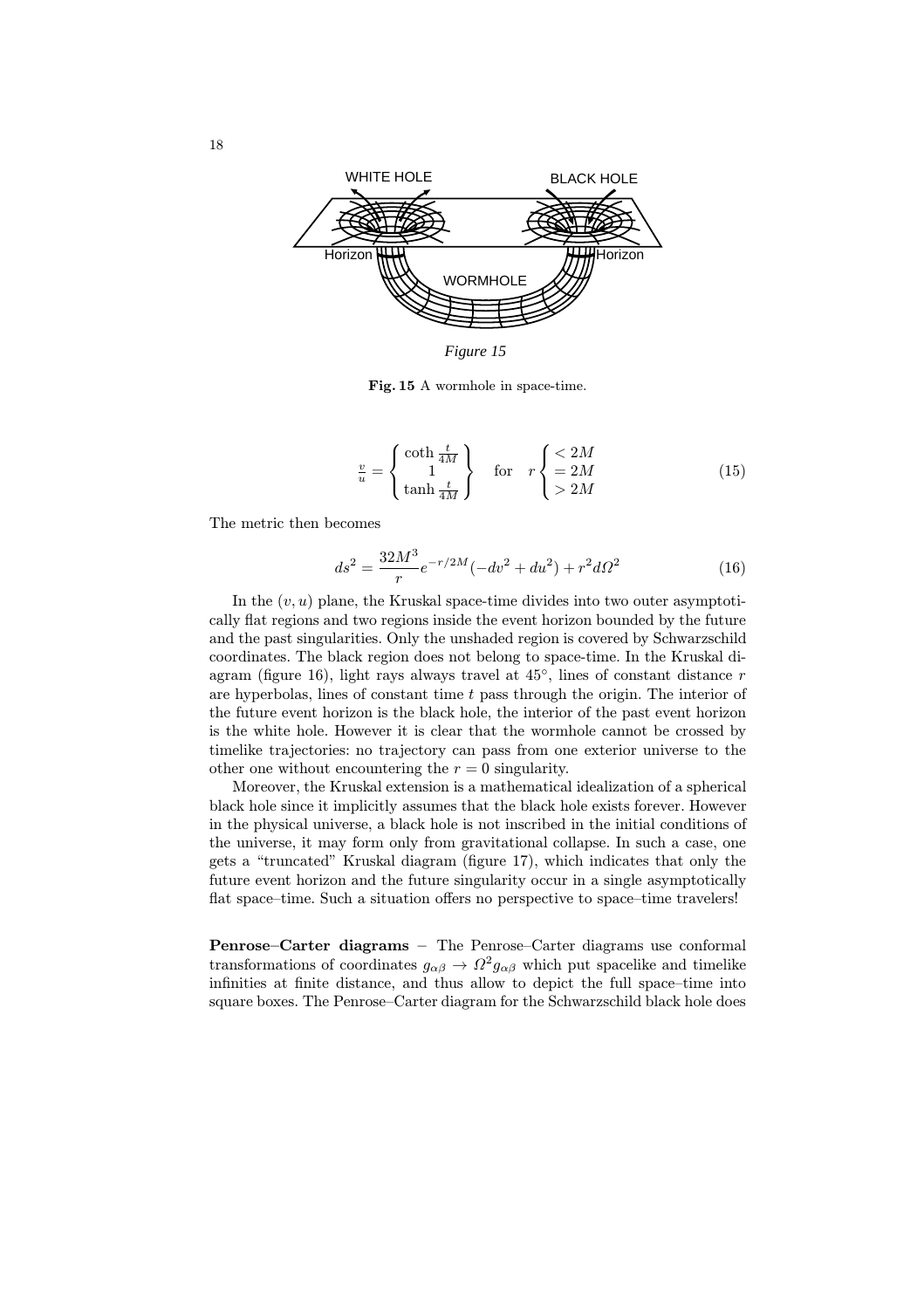

*Figure 16* 

Fig. 16 Exploring a spherical black hole using Kruskal's map.

not bring much more information than the Kruskal one, but it turns out to be the best available tool to reveal the complex structure of a rotating black hole. Figure 18 shows the "many–fingered" universe of a Kerr black hole; it suggests that some timelike trajectories  $(B, C)$  may well cross the outer  $EH$  and inner IH event horizons and pass from an asymptotically flat external universe to another one without encountering a singularity. This is due to the fact that the singularity  $S$  is timelike rather than spacelike. Also, the shape of the singularity is a ring within the equatorial plane, so that some trajectories  $(A)$  can pass through the ring and reach an asymptotically flat space–time inside the black hole where gravity is repulsive. However, the analysis of perturbations of such idealized Kerr space–times suggests that they are unstable and therefore not physically plausible. Nevertheless the study of the internal structure of black holes is a fascinating subject which is more deeply investigated in this volume by Werner Israel's lectures.

## 3 Astrophysics of Black Holes

The fact that General Relativity does predict the existence of black holes and that General Relativity is a reliable theory of gravitation does not necessarily prove the existence of black holes, because General Relativity does not describe the astrophysical processes by which a black hole may form.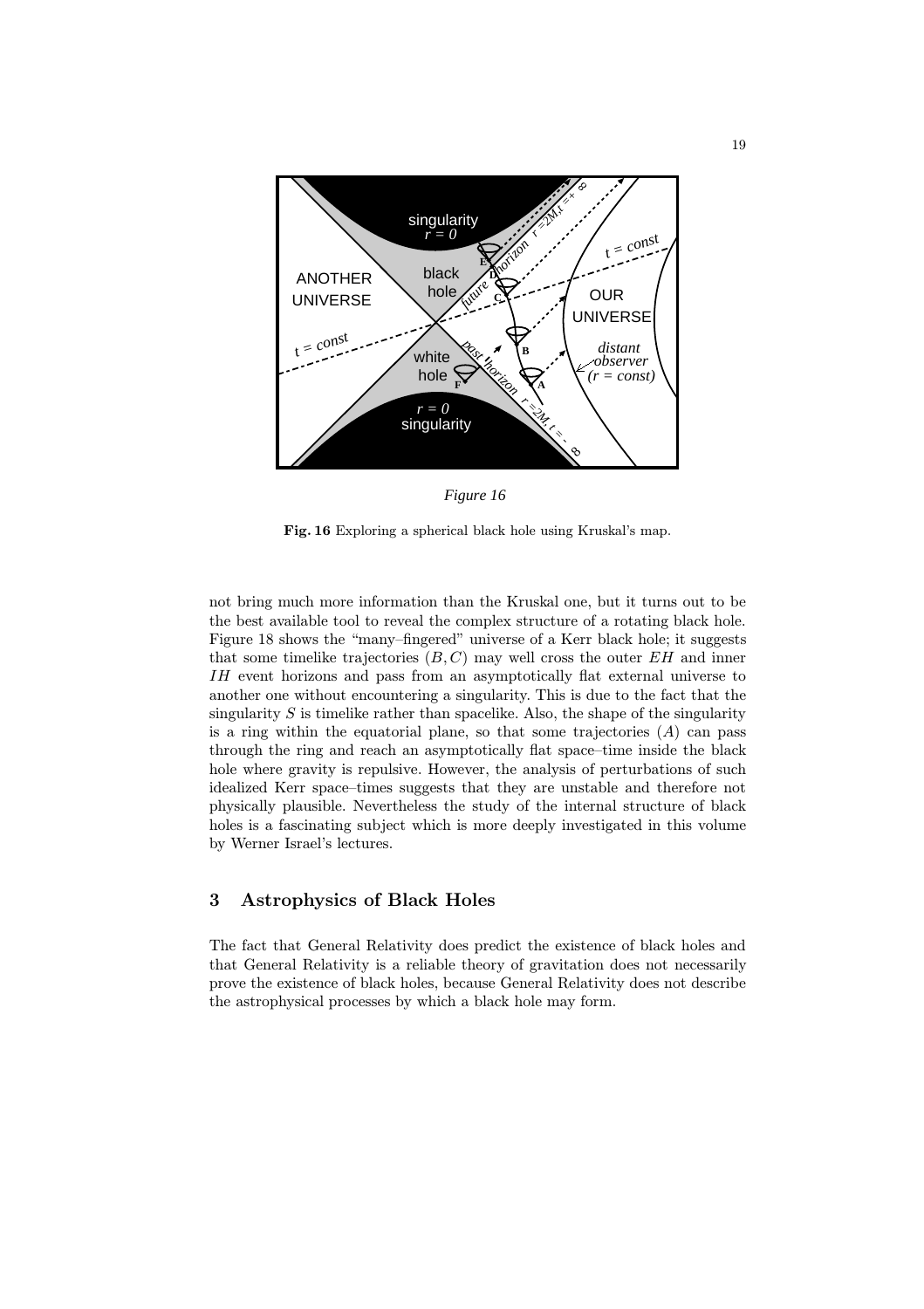

*Figure 17* 

Fig. 17 Truncated Kruskal map representing the collapse of a star into a black hole.

Thus, the astronomical credibility of black holes crucially depends on a good understanding of gravitational collapse of stars and stellar clusters.

In this section we first examine briefly the astrophysical conditions for black hole formation, next we describe the astronomical sites where black hole candidates at various mass scales lurk.

## 3.1 Formation of stellar black holes

The basic process of stellar evolution is gravitational contraction at a rate controlled by luminosity. The key parameter is the initial mass. According to its value, stars evolve through various stages of nuclear burning and finish their lives as white dwarfs, neutron stars or black holes. Any stellar remnant (cold equilibrium configuration) more massive than about  $3M_{\odot}$  cannot be supported by degeneracy pressure and is doomed to collapse to a black hole.

The figure 19 shows the stellar paths in a density-mass diagram according to the most recent observational and theoretical data. Below  $8M_{\odot}$  stars produce white dwarfs, between 8 and  $45M_{\odot}$  they produce neutron stars; black holes are formed only when the initial mass exceeds  $45M_{\odot}$  (we note on the diagram that stars with initial mass between 20 and  $40M_{\odot}$  suffer important mass losses at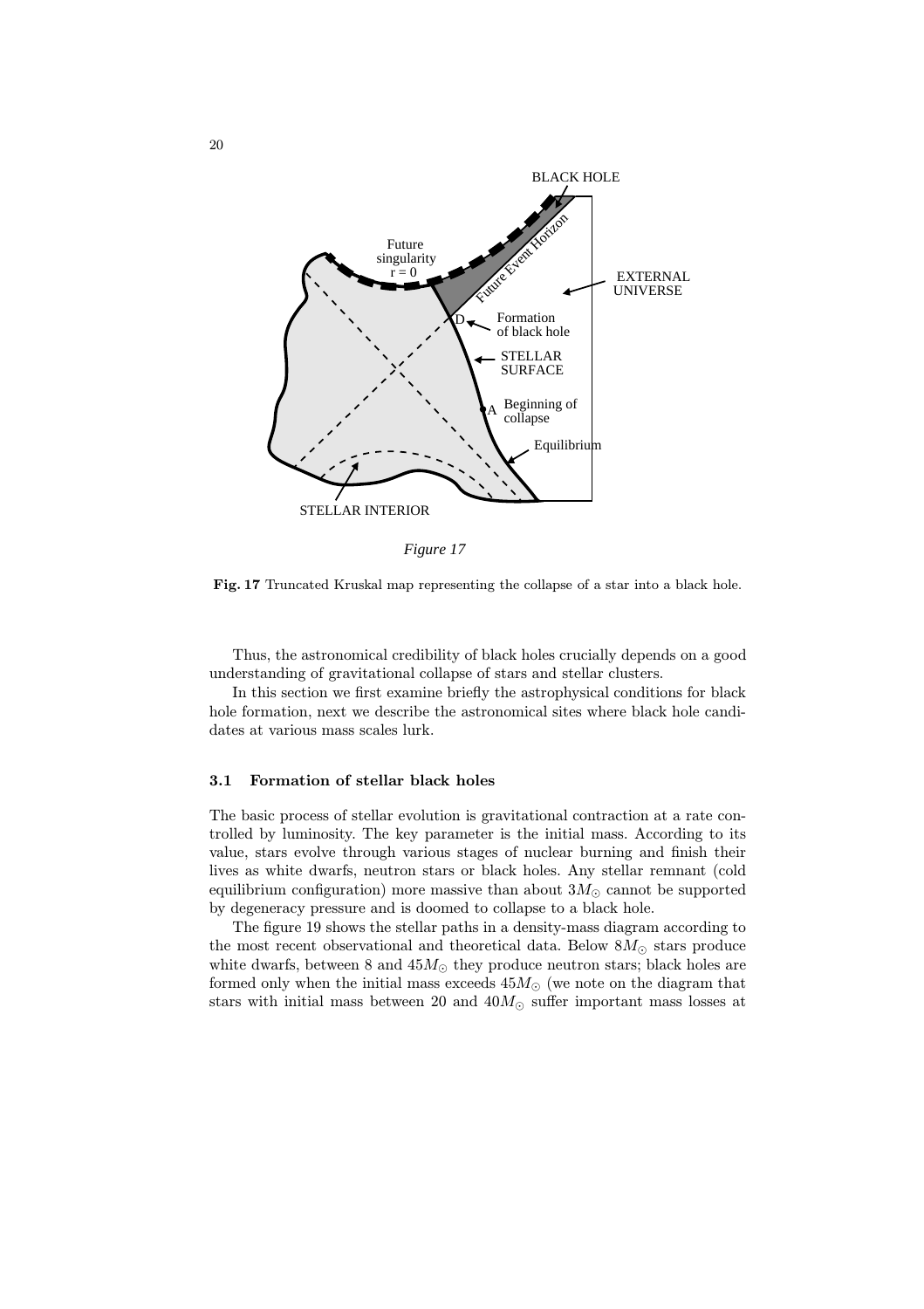

*Figure 18* 

Fig. 18 Penrose map of a rotating black hole.

the stage of helium burning). Taking account of the stellar initial mass function, one concludes that approximately 1 supernova over 100 generates a black hole rather than a neutron star. Another possibility to form a stellar mass black hole is accretion of gas onto a neutron star in a binary system until when the mass of the neutron star reaches the maximum allowable value; then, gravitational collapse occurs and a low mass black hole forms. Taking into account these various processes, a typical galaxy like the Milky Way should harbour  $10^7 - 10^8$ stellar black holes.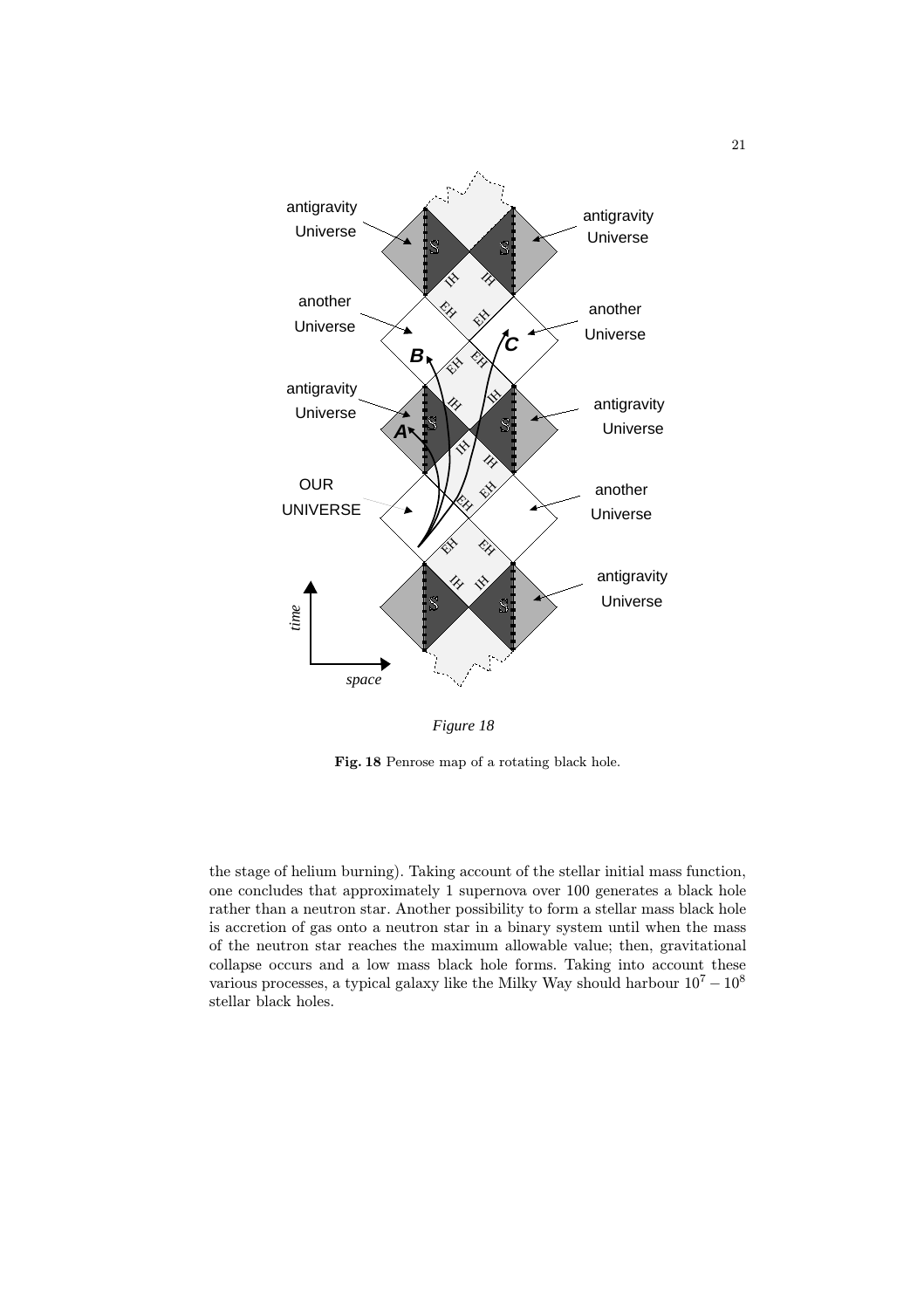

*Figure 19* 

Fig. 19 The density-mass diagram of astronomical objects.

### 3.2 Formation of giant black holes

A massive black hole can form by continuous growth of a "seed" stellar mass black hole, by gravitational collapse of a large star cluster or by collapse of a large density fluctuation in the early universe (see next subsection). A well nourished stellar mass black hole can grow to a supermassive black hole in less than a Hubble time. Such a process requests large amounts of matter (gas and stars) in the neighborhood, a situation than can be expected in some galactic nuclei.

A dense cluster of ordinary stars, such that the velocity dispersion  $v_c \le v_*,$ where  $v_* \approx 600 \, \text{km/s}$  is the typical escape velocity for main sequence stars, first evolves through individual stellar burning; supernovae explosions lead to the formation of compact remnants, e.g. neutron stars and stellar mass black holes. A cluster of compact stars becomes relativistically unstable at sufficiently high central gravitational redshift  $1 + z_c = (1 - 2M)^{-1/2} \geq 1.5$  (Zeldovich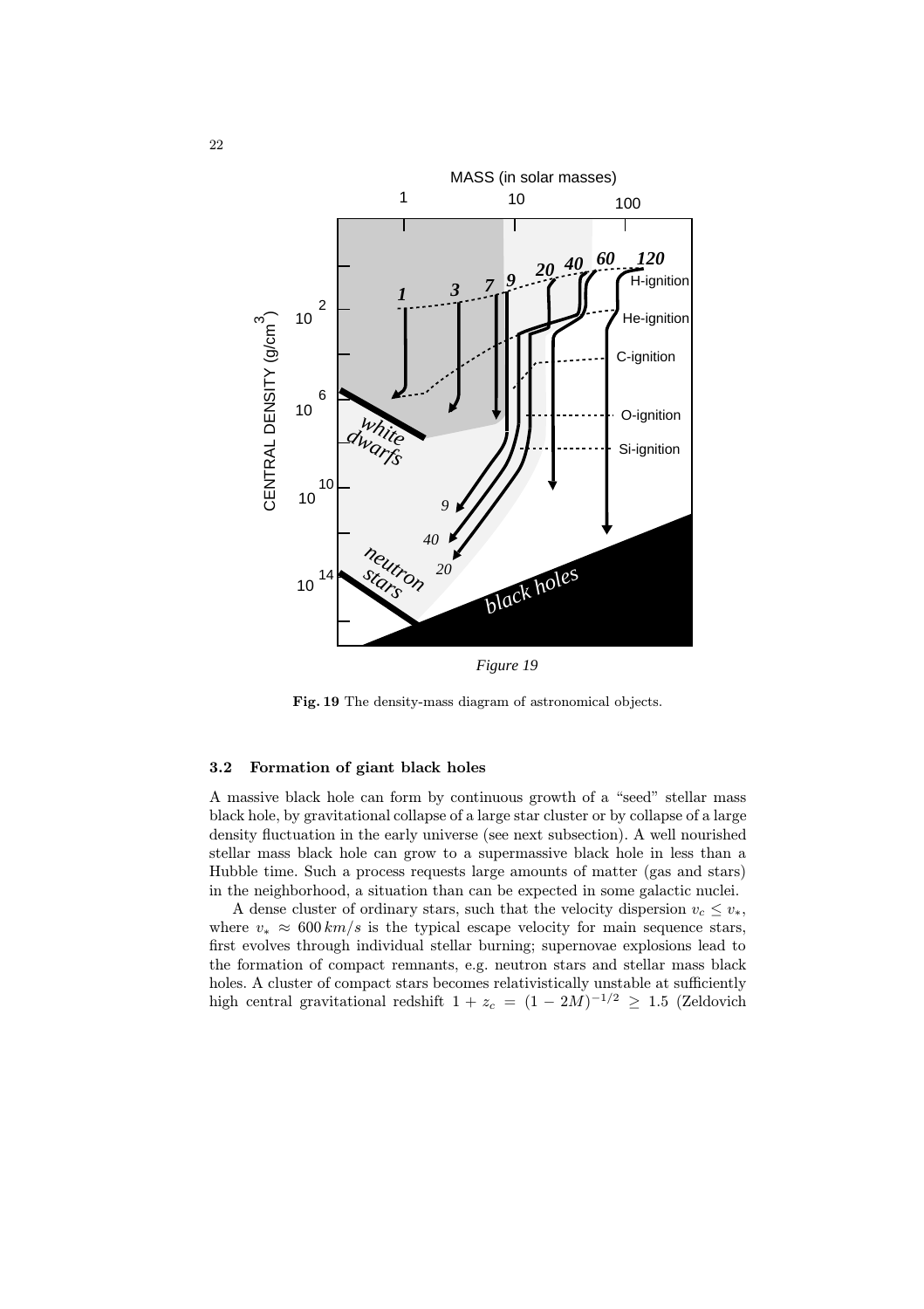and Podurets, 1965). Numerical simulations (e.g. Shapiro and Teukolsky, 1987, Bisnovatyi-Kogan, 1988) confirm this scenario. Starting with  $\approx 10^7 - 2.10^8$  compact stars of  $1 - 10M_{\odot}$  within a cluster radius  $r \leq 0.01 - 0.1$  pc and velocity dispersion  $800 - 2000 \,\mathrm{km/s}$ , the evolution proceeds through three stages:

- secular core collapse via the gravothermal catastrophe (long timescale)
- short epoch dominated by compact star collisions and coalescences, leading to the formation of black holes with mass  $M \approx 90 M_{\odot}$
- relativistic instability leading to a massive black hole surrounded by a halo of stars.

### 3.3 Formation of mini black holes

Zeldovich in 1967 and Hawking in 1971 pointed out that it was in principle possible to create a black hole with small mass (e.g. below the Chandrasekhar limit) by applying a sufficiently strong external pressure. Such conditions could have been achieved only in the very early universe. Gravitational forces may locally halt the cosmic expansion of a clump of matter and reverse it into collapse if the self-gravitational potential energy of the clump exceeds the internal energy:

$$
\frac{GM^2}{R} \approx G\rho^2 R^5 \ge pR^3 \tag{17}
$$

During the radiation era,  $p \approx \rho c^2$ , so the condition (17) is equivalent to  $GM/c^2$ R, where R is the size of the fluctuation. Then a primordial black hole of mass  $M$ forms. Due to the relation between density and time  $G\rho \approx t^{-2}$  in an Einstein-De Sitter model of the early universe, the maximum mass of a collapsing fluctuation is related to the cosmic time by  $M(qrams) \approx 10^{38}t(secons)$ . Thus at Planck time  $t \approx 10^{-43}$ s, only mini black holes may form with the Planck mass  $\approx 10^{-5}$ g, at time  $t \approx 10^{-4}$ s, black holes may form with  $\approx 1 M_{\odot}$ , at the time of nucleosynthesis  $t \approx 100$  s supermassive black holes with  $10^{7} M_{\odot}$  may form. The observational status of primordial black holes is poor and unclear. On one hand, mini black holes with mass  $\leq 10^{15}$ g could be detected by a burst of  $\gamma$ -radiation corresponding to the last stage of quantum evaporation in less than a Hubble time. Nothing similar having been observed, this puts severe upper limits on the actual average density of mini-black holes. On the other hand, the fact that most galactic nuclei seem to harbour massive black holes (see below) and that supermassive black holes are suspected to feed quasars at very high redshift, favour the hypothesis of the rapid formation of primordial massive black holes in the early universe.

#### 3.4 Black Hole candidates in binary X-ray sources

Light cannot escape (classical) black holes but one can hope to detect them indirectly by observing the electromagnetic energy released during accretion processes.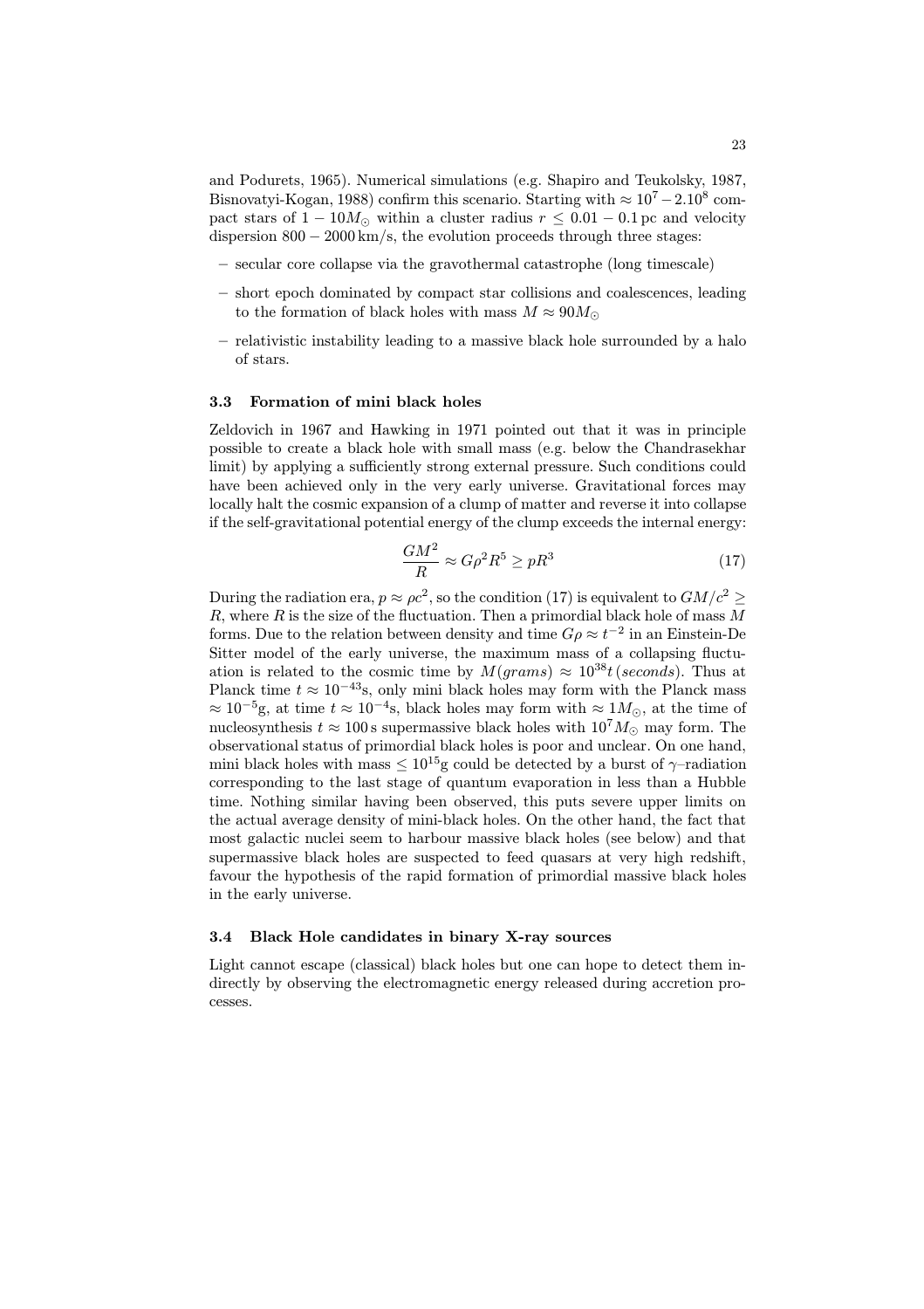Accretion of gas onto a compact star (neutron star or black hole in a binary system) releases energy in the X-ray domain, see S. Chakrabarti's and J. Trümper's lectures in this volume for the details. Search for stellar mass black holes thus consists in locating rapidly variable binary X-ray sources which are neither periodic (the corresponding  $X-ray$  pulsars are interpreted as rotating neutron stars) nor recurrent (the corresponding X-ray bursters are interpreted as thermonuclear explosions on a neutron star's hard surface). In spectroscopic binaries, the Doppler curve of the spectrum of the primary (visible) star provides the orbital period P of the binary and the maximum velocity  $v_*$  of the primary projected along the line-of-sight. Kepler's laws gives the following mass function which relates observed quantities to unknown masses:

$$
\frac{Pv_*^3}{2\pi G} = \frac{(M_c \sin i)^3}{(M_* + M_c)^2}
$$
(18)

where  $M_c$  and  $M_*$  are the masses of the compact star and of the optical primary, i the orbital inclination angle. A crucial fact is that  $M_c$  cannot be less than the value of the mass function (the limit would correspond to a zero-mass companion viewed at maximum inclination angle). Therefore the best black hole candidates are obtained when the observed mass function exceeds  $3M_{\odot}$  – since, according to the theory, a neutron star more massive than this limit is unstable and will collapse to form a black hole. Otherwise, additional information is necessary to deduce  $M_c$ : the spectral type of the primary gives approximately  $M_*$ , the presence or absence of X-ray eclipses gives bounds to  $\sin i$ . Hence  $M_c$  is obtained within some error bar. Black hole candidates are retained only when the lower limit exceeds  $3M_{\odot}$ . At present day, about ten binary X-ray sources provide good black hole candidates. They can be divided into two families: the high– mass X–ray binaries (HMXB), where the companion star is of high mass, and the low–mass X–ray binaries (LMXB) where the companion is typically below a solar mass. The latter are also called "X–ray transients" because they flare up to high luminosities. Their mass properties are summarized in the table 1 below.

Other galactic X–ray sources are suspected to be black holes on spectroscopic or other grounds, see Chakrabarti's lectures in this volume for developments. For instance, some people argue that gamma-ray emission (above  $100 \, keV$ ) emitted from the inner edge of the accretion disc would attest the presence of a black hole rather than a neutron star, because the high-energy radiation is scattered back by the neutron star's hard surface and cools down the inner disc. If this is true, then many "gamma–ray novae" in which no measurement of mass can be done (due to the absence of optical counterpart or other limitations) are also good black hole candidates. This is specially the case for Nova Aquila 1992 and 1 E 17407-2942, two galactic sources which also exhibit radio jets. Such "microquasars" involving both accretion and ejection of matter provide an interesting link between high energy phenomena at the stellar and galactic scales, see J. Trümper's lectures.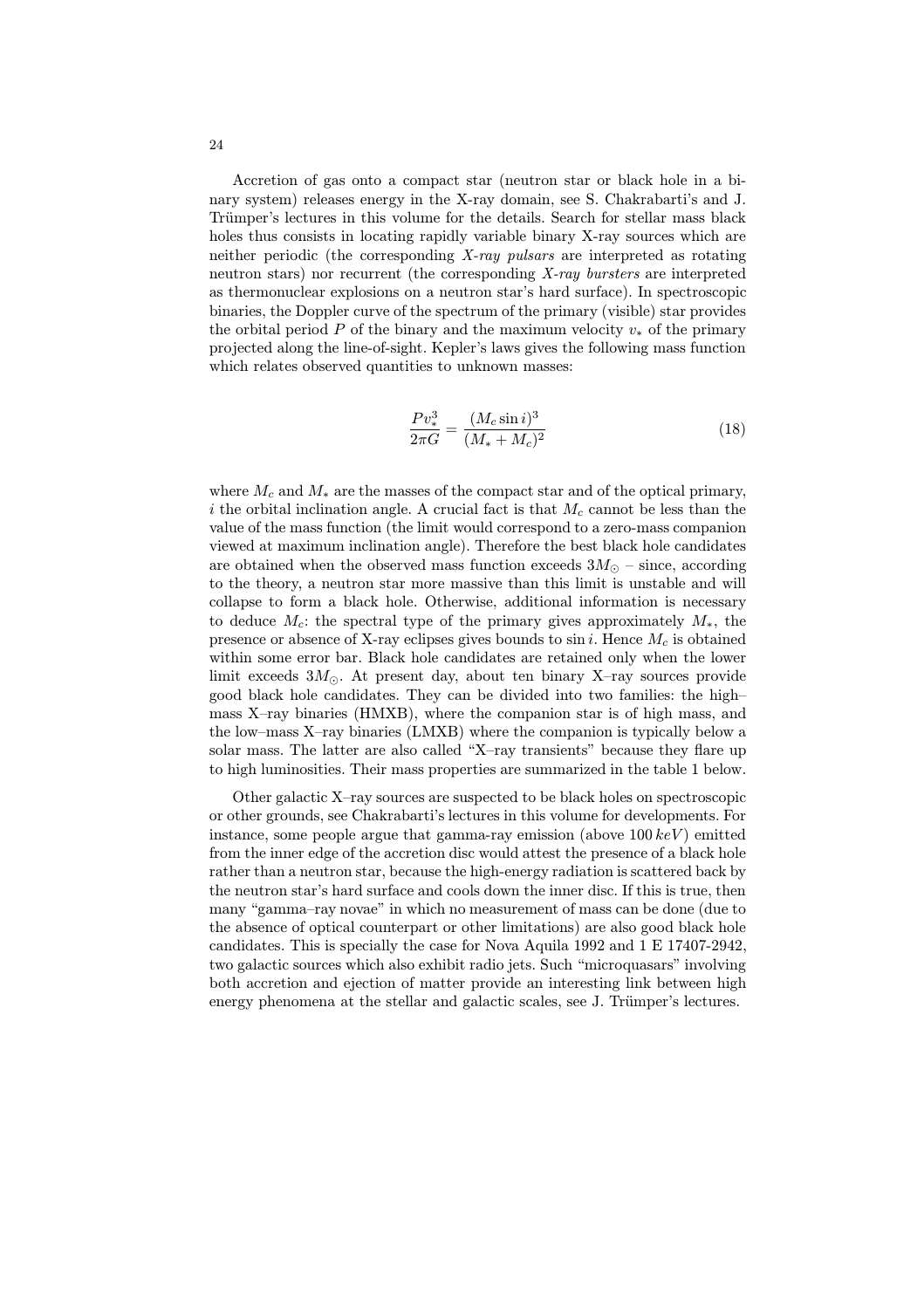|                                | mass function $M_c/M_{\odot}$ |             | $M_{\ast}/M_{\odot}$ |
|--------------------------------|-------------------------------|-------------|----------------------|
| <b>HMXB</b>                    |                               |             |                      |
|                                |                               |             |                      |
| $Cygnus X-1$                   | 0.25                          | $11 - 21$   | $24 - 42$            |
| $LMC$ X-3                      | 2.3                           | $5.6 - 7.8$ | 20                   |
| $LMC$ X-1                      | 0.14                          | >4          | $4 - 8$              |
| $LMXB$ (X-ray transients)      |                               |             |                      |
|                                |                               |             |                      |
| V $404 \text{ Cyg}$            | 6.07                          | $10 - 15$   | $\approx 0.6$        |
| $A$ 0620-00                    | 2.91                          | $5 - 17$    | $0.2 - 0.7$          |
| $GS$ 1124-68 (Nova Musc)       | 3.01                          | $4.2 - 6.5$ | $0.5 - 0.8$          |
| $GS\ 2000+25\ (Nova\ Vul\ 88)$ | 5.01                          | $6 - 14$    | $\approx 0.7$        |
| GRO J 1655-40                  | 3.24                          | $4.5 - 6.5$ | $\approx 1.2$        |
| H 1705-25 (Nova Oph 77)        | 4.65                          | $5 - 9$     | $\approx 0.4$        |
| $J$ 04224+32                   | 1.21                          | $6 - 14$    | $\approx 0.3-0.6$    |

Table 1 Stellar mass black hole candidates

### 3.5 Evidence for massive black holes in galactic nuclei

After the original speculations of Michell and Laplace, the idea of giant black holes was reintroduced in the 1960's to explain the large amounts of energy released by active galactic nuclei (AGNs). This generic term covers a large family of galaxies including quasars, radiogalaxies, Seyfert galaxies, blazars and so on, for the classification see J. Trümper's, W. Collmar's and V. Schönfelder's lectures in this volume. The basic process is accretion of gas onto a massive black hole. The maximum luminosity for a source of mass  $M$ , called the Eddington luminosity, is obtained by balance between gravitational attraction and radiation pressure repulsion acting on a given element of gas. It is given by

$$
L \approx 10^{39} \frac{M}{10^8 M_\odot} \text{W}
$$
 (19)

The observed luminosities of AGNs range from  $10^{37} - 10^{41}$  W, where the higher values apply to the most powerful quasars. Then the corresponding masses range from  $10^6 - 10^{10} M_{\odot}$ .

Due to constant improvements of observational techniques, it turned out in the 1990's that most of the galactic nuclei (active or not) harbour large mass concentrations. Today the detection of such masses is one of the major goals of extragalactic astronomy. The most convincing method of detection consists in the dynamical analysis of surrounding matter: gas or stars near the invisible central mass have large dispersion velocities, which can be measured by spectroscopy. It is now likely that giant black holes lurk in almost all galactic nuclei, the energy output being governed by the available amounts of gaseous fuel. The best candidates are summarized in Table 2.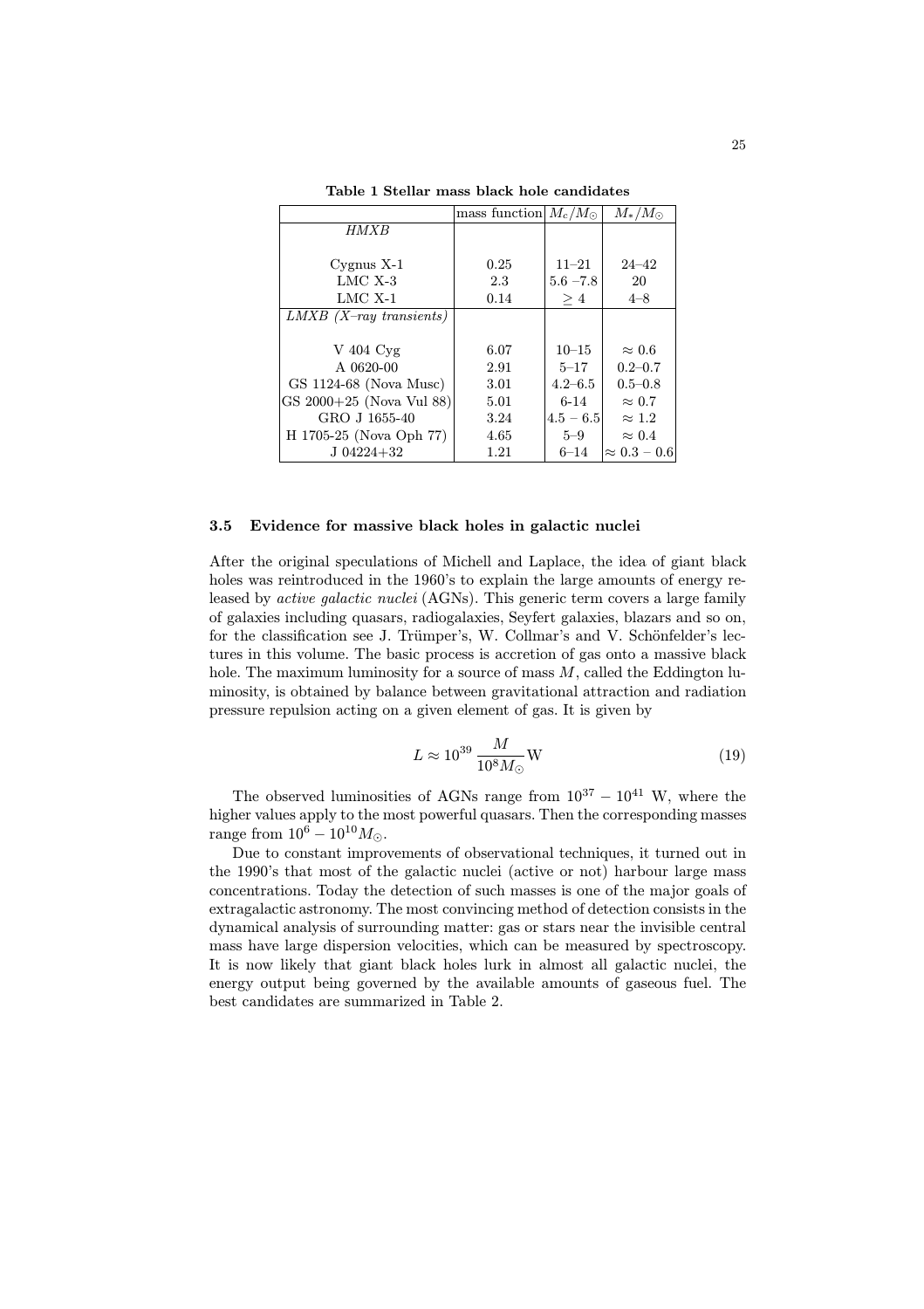For instance, our Galactic Centre is observed in radio, infrared, X–ray and gamma–ray wavelengths (other wavelengths are absorbed by dust clouds of the galactic disc). A unusual radiosource has long been observed at the dynamical centre, which can be interpreted as low–level accretion onto a moderately massive black hole. However, a definite proof is not yet reached because gas motions are hard to interpret. Recently Eckart and Genzel (1996) obtained a full three– dimensional map of the stellar velocities within the central 0.1 pc of our Galaxy. The values and distribution of stellar velocities are convincingly consistent with the hypothesis of a  $2.5\times 10^6 M_\odot$  black hole.

The nucleus of the giant elliptical M87 in the nearby Virgo cluster has also a long story as a supermassive black hole candidate. Several independent observations are consistent with a  $1-310^9M_{\odot}$  black hole accreting in a slow, inefficient mode. A disc of gas is orbiting in a plane perpendicular to a spectacular jet; recent spectroscopic observations of the Hubble Space Telescope show redshifted and blueshifted components of the disc, which can be interpreted by Doppler effect as parts of the disc on each side of the hole are receding and approaching from us.

The spiral galaxy NGC 4258 (M 106) is by far the best massive black hole candidate. Gas motions near the centre has been precisely mapped with the 1.3 cm maser emission line of  $H<sub>2</sub>O$ . The velocities are measured with accuracy of 1 km/s. Their spatial distribution reveals a disc with rotational velocities following an exact Kepler's law around a massive compact object. Also the inner edge of the disc, orbiting at 1080 km/s, cannot comprise a stable stellar cluster with the inferred mass of  $3.6 \times 10^7 M_{\odot}$ .

|                | dynamics host galaxy | galaxy type                         | $M_h/M_\odot$        |
|----------------|----------------------|-------------------------------------|----------------------|
| maser          | M 106                | barred                              | $4\times10^7$        |
| gas            | M 87                 | elliptical                          | $3\times10^9$        |
| gas            | M 84                 | elliptical                          | $3\times10^8$        |
| gas            | NGC 4261             | elliptical                          | $5\times10^8$        |
| stars          | M 31                 | spiral                              | $3 - 10 \times 10^7$ |
| stars          | M 32                 | elliptical                          | $3\times10^6$        |
| stars          | M 104                | (barred?) spiral $5-10 \times 10^8$ |                      |
| stars          | <b>NGC 3115</b>      | lenticular                          | $7 - 20 \times 10^8$ |
| stars          | NGC 3377             | elliptical                          | $8\times10^7$        |
| $_{\rm stars}$ | NGC 3379             | elliptical                          | $5\times10^7$        |
| stars          | <b>NGC 4486B</b>     | elliptical                          | $5\times10^8$        |
| $_{\rm stars}$ | Milky Way            | spiral                              | $2.5 \times 10^{6}$  |

Table 2 Massive black hole candidates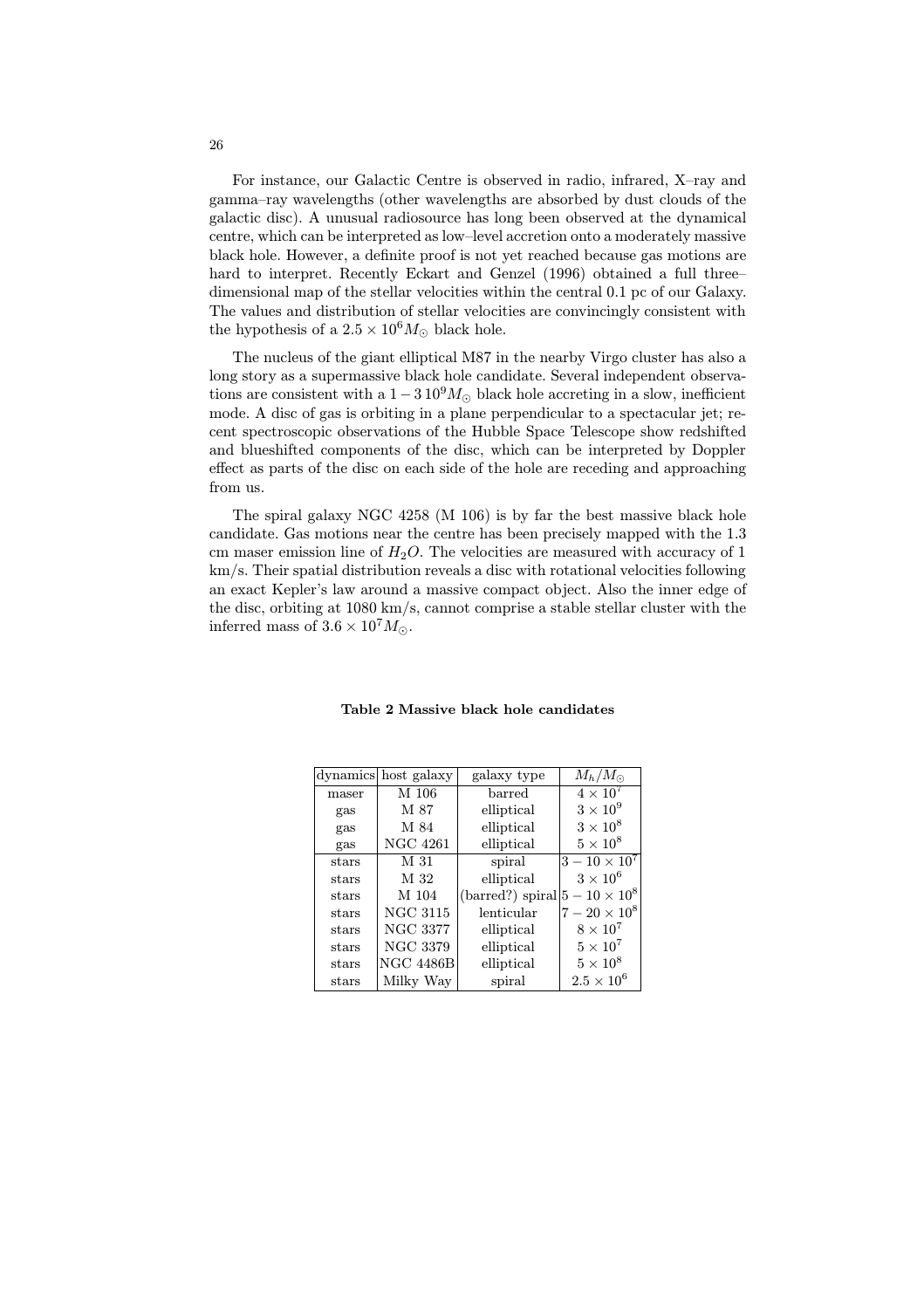The black hole in our galaxy and the massive black holes suspected in nearby ordinary galaxies would be small scale versions of the cataclysmic phenomena occurring in AGNs. But AGNs are too far away to offer a spectral resolution good enough for dynamical measurements. Indeed, estimates of luminosities of AGNs and theoretical arguments involving the efficiency of energy release in strong gravitational fields invariably suggest that central dark masses are comprised between  $10^7 - 10^9 M_{\odot}$ . Variability of the flux on short timescales also indicates that the emitting region has a small size; many AGNs exhibit large luminosity fluctuations over timescales as short as one hour, which indicate that the emitting region is smaller than one light-hour. Such large masses in such small volumes cannot be explained by star clusters, so that accreting massive black holes remain the only plausible explanation.

#### 3.6 Stellar disruption

The accretion of gas at rate  $dM/dt$  and typical efficiency  $\epsilon \approx 0.1$  produces a luminosity

$$
L \approx 10^{39} \left(\frac{\epsilon}{0.1}\right) \frac{dM/dt}{1M_{\odot}/year} \text{W}
$$
 (20)

By comparing the luminosity of the accretion model with the observed luminosities in AGNs, we conclude that the gas accretion rate must lie in the range  $10^{-2} - 10^{2} M_{\odot}/year$ . One is thus led to the question about the various gas production mechanisms able to fuel a giant black hole. An efficient process is mass loss from stars passing near the hole. Current models of galactic nuclei involve a massive black hole surrounded by a dense large cloud of stars. Diffusion of orbits makes some stars to penetrate deeply within the gravitational potential of the black hole along eccentric orbits. Disruption of stars can occur either by tidal forces or by high-velocity interstellar collisions (figure 20). The collision radius  $R_{coll} \approx 7 \times 10^{18} \frac{M}{10^8 M_{\odot}}$  cm for a solar-type star is the distance within which the free–fall velocity of stars becomes greater than the escape velocity at the star's surface  $v_*$  (typically 500 km/s for ordinary stars); if two stars collide inside  $R_{coll}$ they will be partially or totally disrupted.

Also stars penetrating the critical tidal radius  $R_T \approx 6 \times 10^{13} \left(\frac{M}{10^8 M_{\odot}}\right)^{1/3}$ cm for solar–type stars will be ultimately disrupted, about 50 per cent of the released gas will remain bound to the black hole. In some sense, the tidal encounter of a star with a black hole can be considered as a collision of the star with itself. . .

In the collision process the factor  $\beta = v_{rel}/v_*$  plays a role analogous to the penetration factor  $\beta = R_T/R_p$  in the tidal case (where  $R_p$  is the periastron distance). As soon as  $\beta \geq 1$  the stars are disrupted, and when  $\beta \geq 5$  the stars are strongly compressed during the encounter. Thus, in both cases,  $\beta$  appears as a crushing factor, whose magnitude dictates the degree of maximal compression and heating of the star.

The first modelisation of the tidal disruption of stars by a big black hole was done in the 1980's by myself and collaborators (see Luminet and Carter, 1986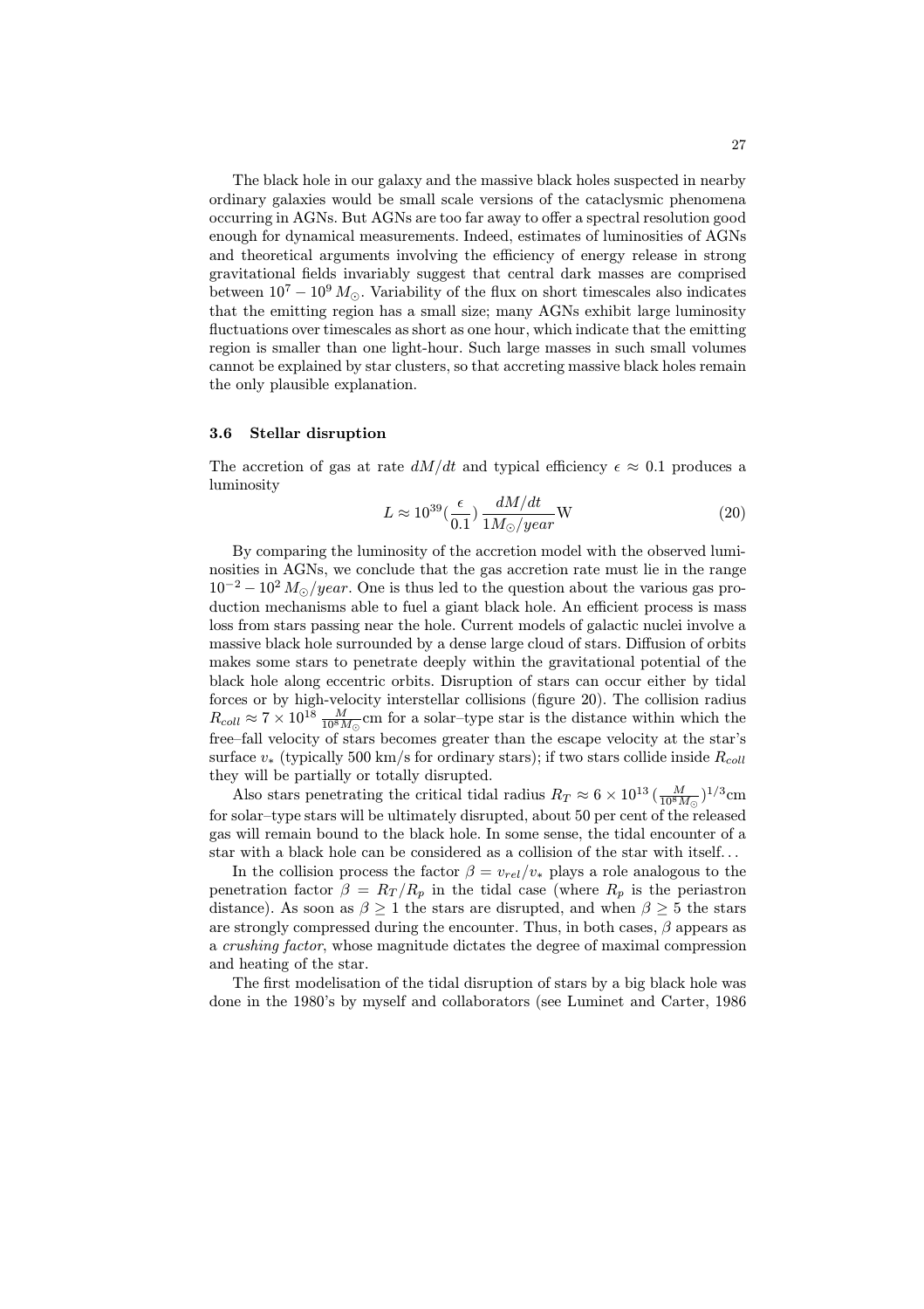

Fig. 20 Tidal and collision radius.

and references therein). We have discovered that a star deeply plunging in the tidal radius without crossing the event horizon is squeezed by huge tidal forces and compressed into a short-lived, ultra-hot "pancake" configuration. Figure 21 shows schematically the progressive deformation of the star (the size of the star has been considerably over-emphasized for clarity). The left diagram represents the deformation of the star in its orbital plane (seen from above), the right one shows the deformation in the perpendicular direction. From  $a$  to  $d$  the tidal forces are weak and the star remains practically spherical. At e the star penetrates the tidal limit. It becomes cigar-shaped. From  $e$  to  $q$  a "mangle" effect due to tidal forces becomes increasingly important and the star is flattened in its orbital plane to the shape of a curved "pancake". The star rebounds, and as it leaves the tidal radius, it starts to expand, becoming more cigar-shaped again. A little further along its orbit the star eventually breaks up into fragments.

If the star chances to penetrate deeply (says with  $\beta \geq 10$ ), its central temperature increases to a billion degrees in a tenth of a second. The thermonuclear chain reactions are considerably enhanced. During this brief period of heating, elements like helium, nitrogen and oxygen are instantaneously transformed into heavier ones by rapid proton or alpha–captures. A thermonuclear explosion takes place in the stellar pancake, resulting in a kind of "accidental supernova". The consequences of such an explosion are far reaching. About 50 per cent of the stellar debris is blown away from the black hole at high velocity (propelled by thermonuclear energy release), as a hot cloud able of carrying away any other clouds it might collide with. The rest of the debris falls rapidly towards the hole, producing a burst of radiation. Like supernovae, the stellar pancakes are also crucibles in which heavy elements are produced and then scattered throughout the galaxy. Thus, observation of high–velocity clouds and enrichment of the interstellar medium by specific isotopes in the vicinity of galactic nuclei would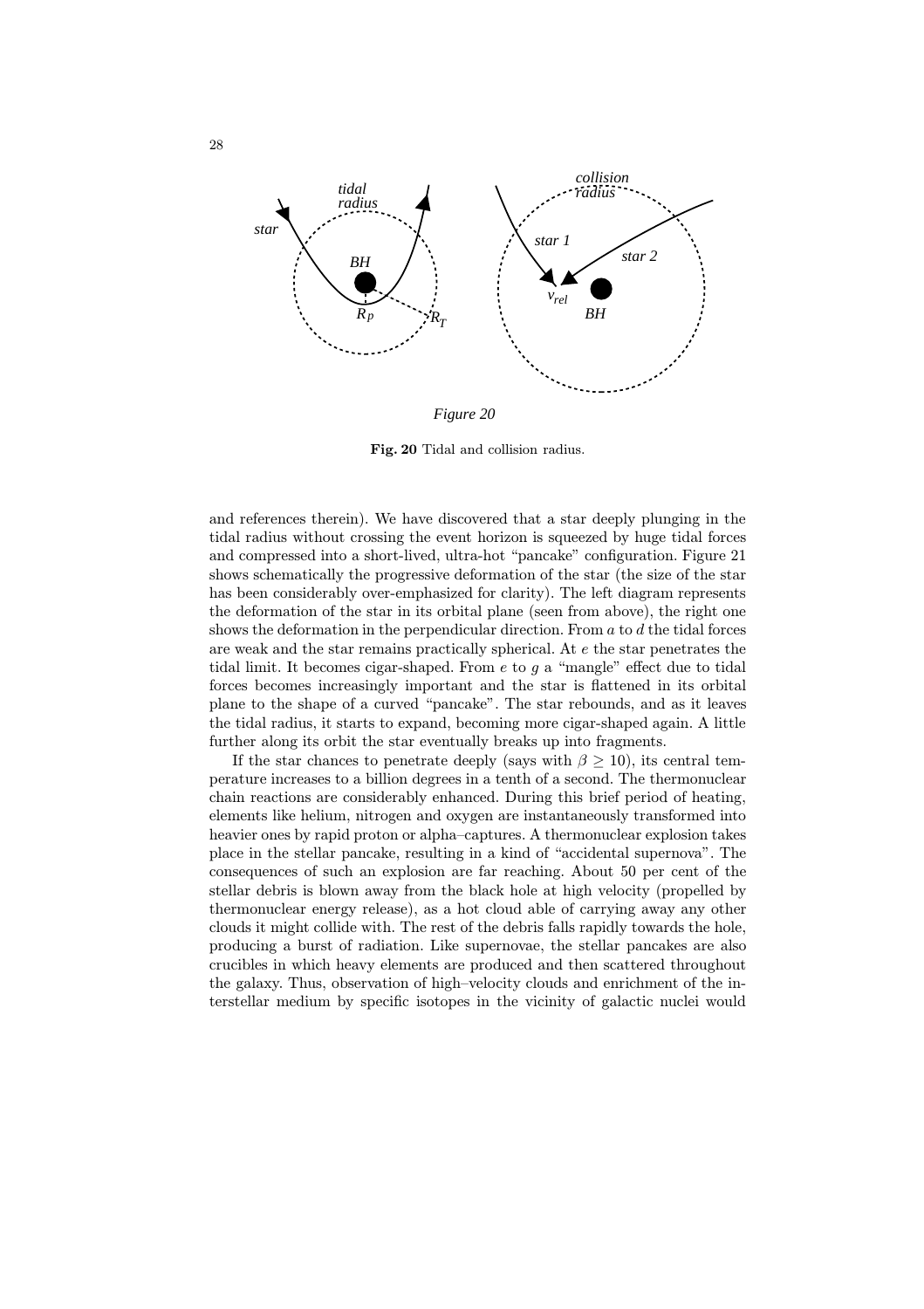

*Figure 21* 

Fig. 21 The disruption of a star by tidal forces of a black hole.

constitute an observational signature of the presence of big black holes.

Explosive or not, the tidal disruption process would induce a burst of luminosity in the host galactic nucleus on a timescale of a few months (the time required for the debris to be digested). To describe the evolution of the star we developed a simplified "affine model" in which we assumed that the layers of constant density keep an ellipsoidal form. Many astrophysicists were skeptical about the predictions of the model until when full hydrodynamical calculations were performed all around the world, using 3D Smooth Particle Hydrodynamical codes (Laguna and Miller, 1993, Khlokov, Novikov and Pethick, 1993, Frolov et al., 1994) or spectral methods (Marck et al., 1997). The main features and quantitative predictions of the affine star model were confirmed, even if shock waves may decrease a little bit the maximum pancake density.

The nucleus of the elliptical galaxy NGC 4552 has increased its ultra-violet luminosity up to  $10^6L_{\odot}$  between 1991 and 1993 (Renzini et al, 1993). The timescale was consistent with a tidal disruption process, however the luminosity was  $\approx 10^{-4}$  lower than expected, suggesting only a partial disruption of the star.

# 4 A journey into a black hole

Imagine a black hole surrounded by a bright disc (Figure 22). The system is observed from a great distance at an angle of 10◦ above the plane of the disc. The light rays are received on a photographic plate (rather a bolometer in order to capture all wavelengths). Because of the curvature of space–time in the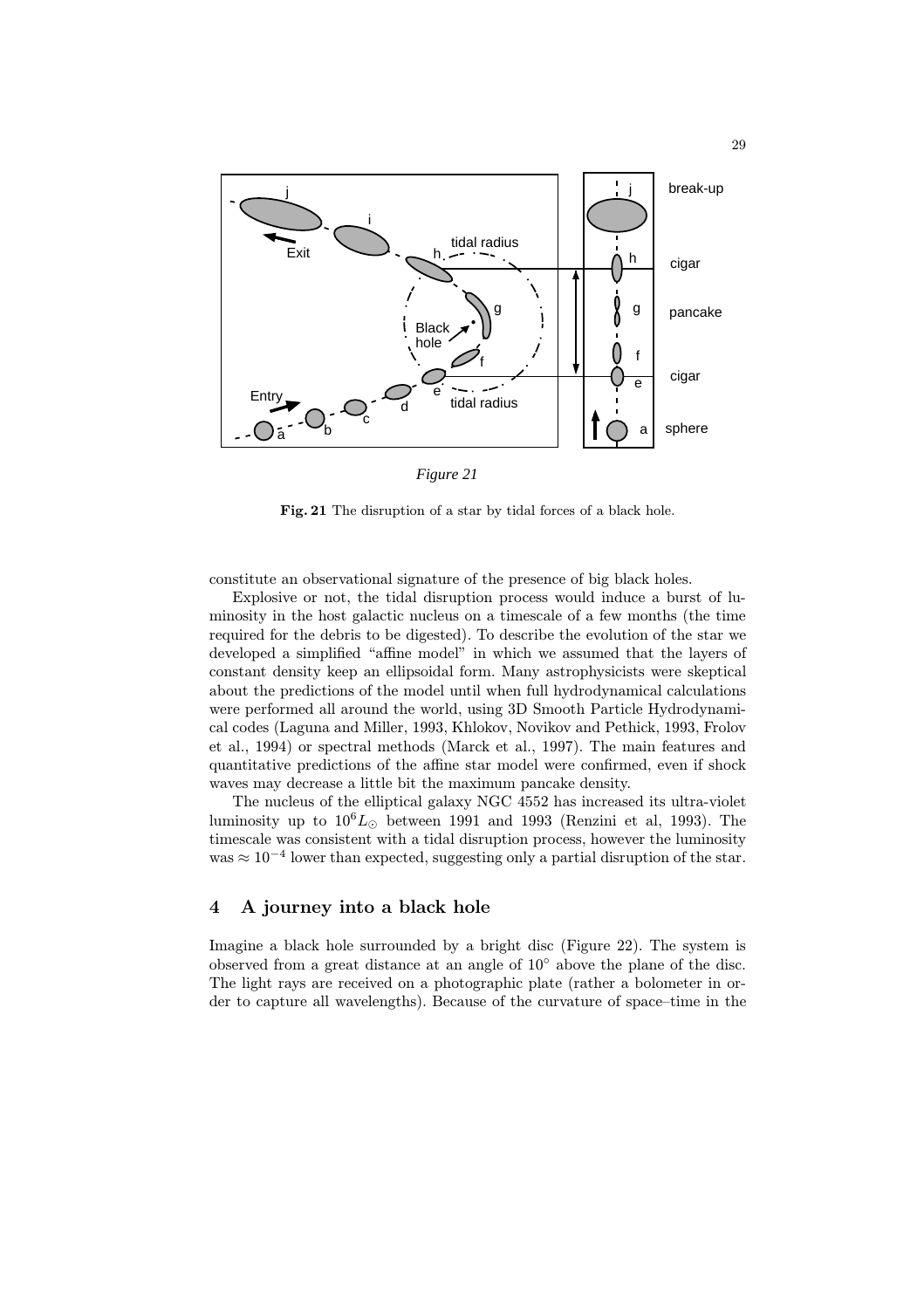

*Figure 22* 

Fig. 22 Optical distortions near a black hole.

neighborhood of the black hole, the image of the system is very different from the ellipses which would be observed if an ordinary celestial body (like the planet Saturn) replaced the black hole. The light emitted from the upper side of the disc forms a direct image and is considerably distorted, so that it is completely visible. There is no hidden part. The lower side of the disc is also visible as an indirect image, caused by highly curved light rays.

The first computer images of the appearance of a black hole surrounded by an accretion disc were obtained by myself (Luminet, 1978). More sophisticated calculations were performed by Marck (1993) in Schwarzschild and Kerr space– times. A realistic image, e.g. taking account of the space–time curvature, of the blue- and redshift effects, of the physical properties of the disc and so on, can be precisely calculated at any point of space–time – including inside the event horizon. A movie showing the distortions observed along any timelike trajectory around a black hole was produced (Delesalle, Lachièze-Rey and Luminet, 1993). The figure 23 is a snapshot taken along a parabolic plunging trajectory. During such a "thought journey" the vision of the third butterfly becomes accessible, all external spectators can admire the fantastic landscape generated by the black hole.

For a long time considered by astronomers as a mere theoretical speculation, black holes are now widely accepted as the basic explanation for X–ray massive binaries and galactic nuclei. Allowing for the elaboration of the most likely models, black holes also respond to the principle of simplicity, according to which among equally plausible models, the model involving the least number of hypotheses must be preferred. However, for such a wide acceptance to be settled down, the basic picture of a black hole had to be drastically changed. The conjunction of theoretical and observational investigations allowed for such a metamorphosis of the black hole image, passing from the primeval image of a naked black hole perfectly passive and invisible, to the more sophisticated image of a thermodynamical engine well-feeded in gas and stars, which turns out to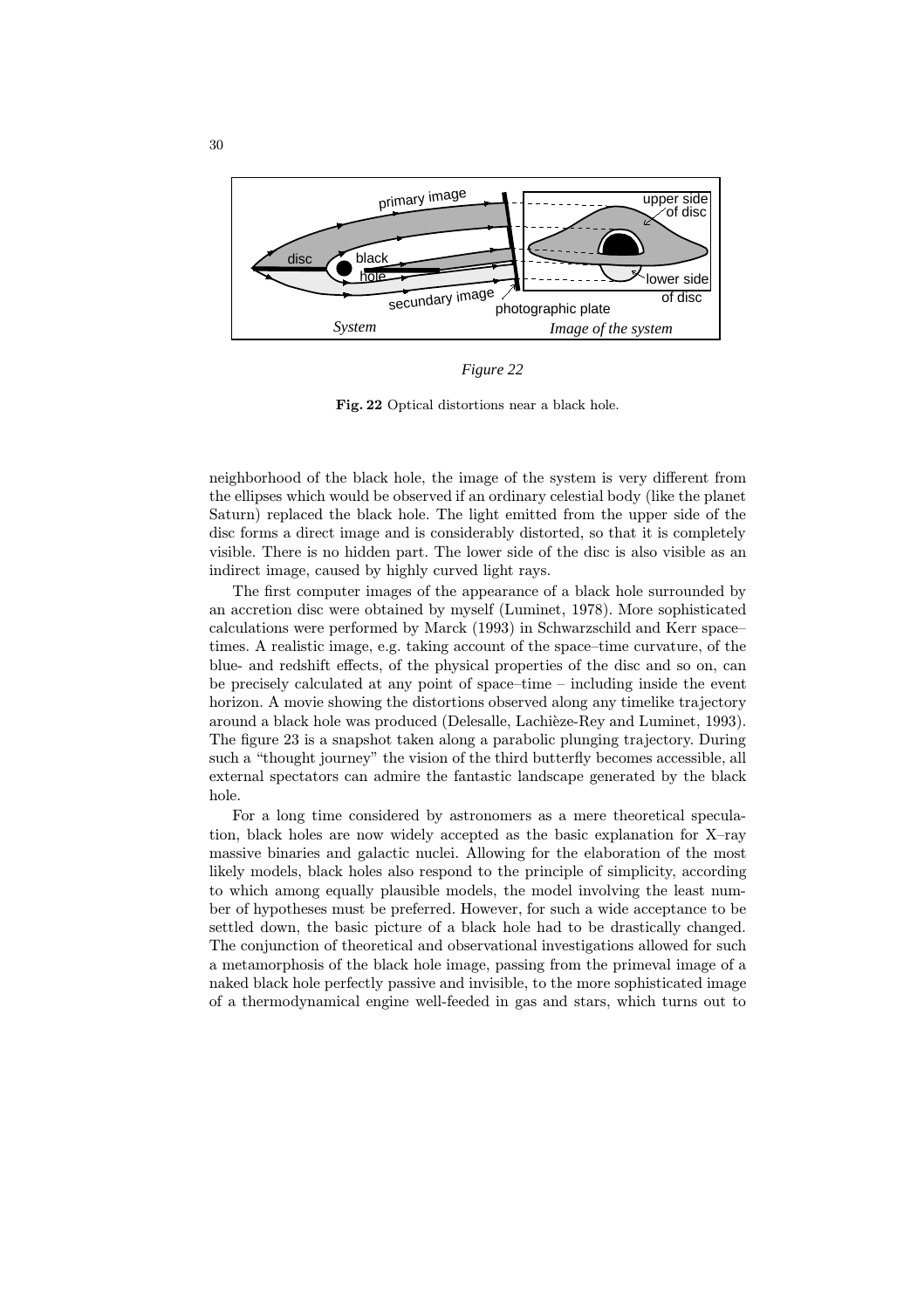

Fig. 23 The appearance of a distant black hole surrounded by an accretion disc.  $(CJ.-A.Marck/Sygma)$ 

be the key of the most luminous phenomena in the universe. Then the modern astronomer won over to such a duality between light and darkness may adopt the verse of the french poet Léon Dierx: "Il est des gouffres noirs dont les bords sont charmants".

# References

- [1] Begelman, M., Rees, M. (1996): Gravity's Fatal Attraction: Black Holes in the Universe (New York: Scientific American Library)
- [2] Chandrasekhar, S. (1992): The Mathematical Theory of Black Holes, (Oxford: Oxford University Press)
- [3] Delesalle, L., Lachièze-Rey , M., Luminet J.-P. (1994): Infinitely Curved, video VHS 52 mn, Arte/CNRS Audiovisuel
- [4] DeWitt, C., DeWitt, B.S. (Eds.) (1973): Black Holes (Les Houches School, Gordon and Breach: New York)